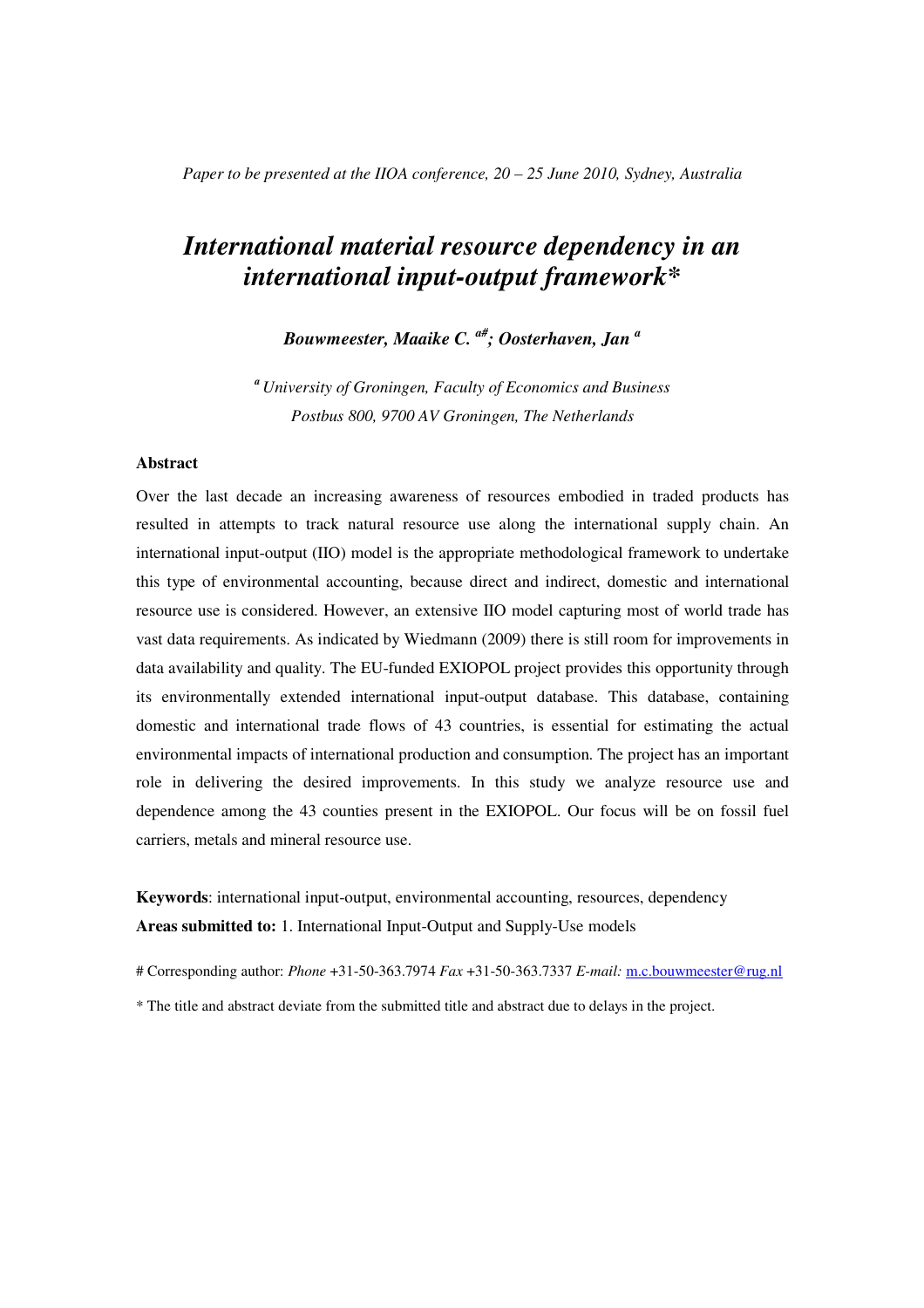#### **1. Introduction**

Over the past decade environmentally extended input output tables (EE IOT) have received much attention due to their usefulness as data source for environmental accounting. Input-output tables and the related models allow for calculating the direct and indirect effects of an increase in final demand on total output. Extending input-output tables with environmental information results in a framework that is very suitable for analyzing the relationship between economic activities and the pressure on the environment caused by these activities. The incorporated environmental information can consist of, for example, pollution generated or resources used.

 Many policy analyses based on input-output analysis are still performed using national tables. The implicit assumption made in these analyses is that the national structure may also be used to estimate the international spillovers of national measures. The vast data requirement of international input-output tables has been one of the main reasons for this practice. However, since the 1950s, international trade has been increasing steadily<sup>1</sup>. Within the European Union trade has expanded even more due to the internal market, which came into being in 1993 and the monetary union in which 16 European countries now participate. Over the years only few inputoutput tables have been constructed that include international trade flows among (the most important) trade partners. These are the European Union intercountry input-output tables (Linden & Oosterhaven, 1995), the Asian-Pacific international input-output tables (Inomata & Okamoto, 2006) and are the GTAP database (Dimaranan, 2006). Including international trade linkages is aimed at in order to be able to analyze international integration and the dependency of production. International input-output tables allow, for example, tracking the economic impacts of changes in final demand for products across borders.

 The combination of environmentally extended input-output tables and international trade flows provides a strong basis for environmental policy analysis. Such an elaborate framework offers the opportunity to undertake environmental accounting in a complete economic transaction system. For example, it can be established whether the Japanese cars contain more or less material resources than cars produced in the United States. In addition, it can be investigated which countries actually mine these resources. Alternatively, it can be analyzed for how much  $CO<sub>2</sub>$  emission the Dutch government is responsible, compared to Dutch consumers – and whether these are emitted domestically or abroad, and where in the latter case.

-

<sup>&</sup>lt;sup>1</sup> A decline in trade flows occurred in 2009 due to the crisis.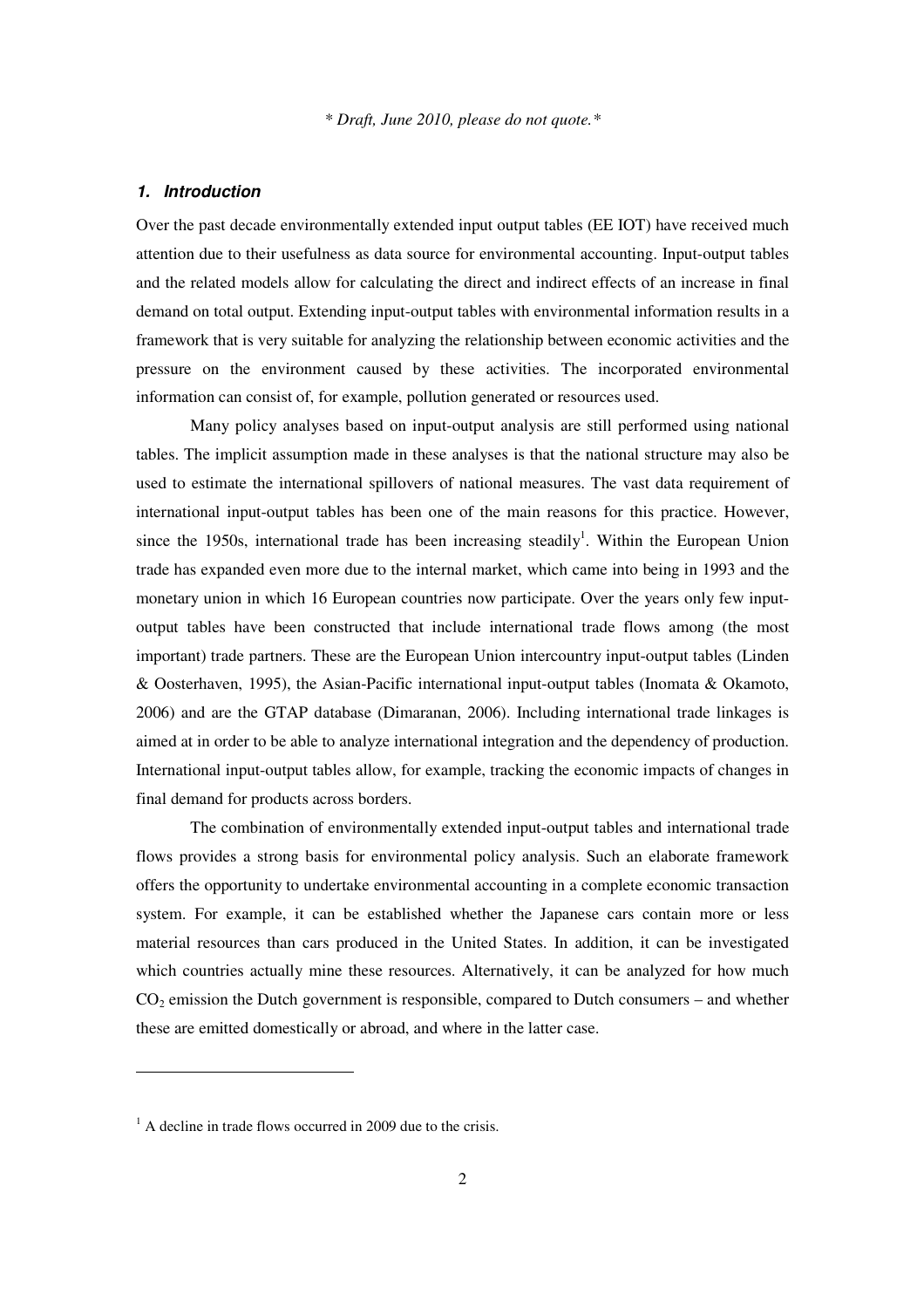An important application of international EE IOT is the accounting of pollution generated and resources used in terms of producer versus consumer responsibility. A national EE IOT only allows for calculating the environmental impacts due to production of domestic industries. The incorporation of trade flows in EE IOT makes it possible to track where products consumed in a country are produced and what are the related pollution generated or resources used. In this light, it is debatable whether China is responsible for the pollution it generates or the countries to which the products are exported to by China.

 Important methodological work to incorporate EE IOT in the standard toolbox of environmental policy makers has been undertaken in various projects. Without exception, it is stressed in these projects that the database used for analysis has to include international trade flows. The final report of the  $EIPOT<sup>2</sup>$  project presents a methodological toolbox that is developed to assess environmental impacts through international trade (Wiedmann et al., 2008). The report indicates that the ideal basis for a suitable methodology in this context would be an environmentally extended multi-region input-output framework with close connections to the system of economic and environmental accounts as developed by the United Nations.<sup>3</sup> It includes very specific recommendations regarding the set up of the accounting framework. In an earlier project, a report was published to convey the data situation of EE IOT (Eder et al., 2006). In order to stress the importance of EE IOT in terms of availability and quality, the full potential of the tables is explored and principal application areas are discussed. In addition, given the analytical requirements of the applications, the technical specifications of the required data are defined and options for acquiring the data are given. In a review of the multi-region IOT used in environmental accounting (Wiedmann, 2009) concludes that further research is mainly needed in order to improve data availability, data quality, and accuracy of multi-region input output modeling. (Lenzen, Pade, & Munksgaard, 2004) compare the implications of using alternative trade models and of a reduction in detail in the sectoral disaggregation of the tables. It is shown that especially aggregation of high with low impacting sectors causes problems. In terms of trade relations, the study suggest that including direct import use coefficients is most important in correctly assigning environmental impacts of production of a specific country.

**.** 

<sup>&</sup>lt;sup>2</sup> Environmental impacts of trade, see also the website **www.eipot.eu** where the final report can be downloaded, last accessed 27-04-2010

<sup>&</sup>lt;sup>3</sup> See http://unstats.un.org/unsd/envaccounting/default.asp for more information.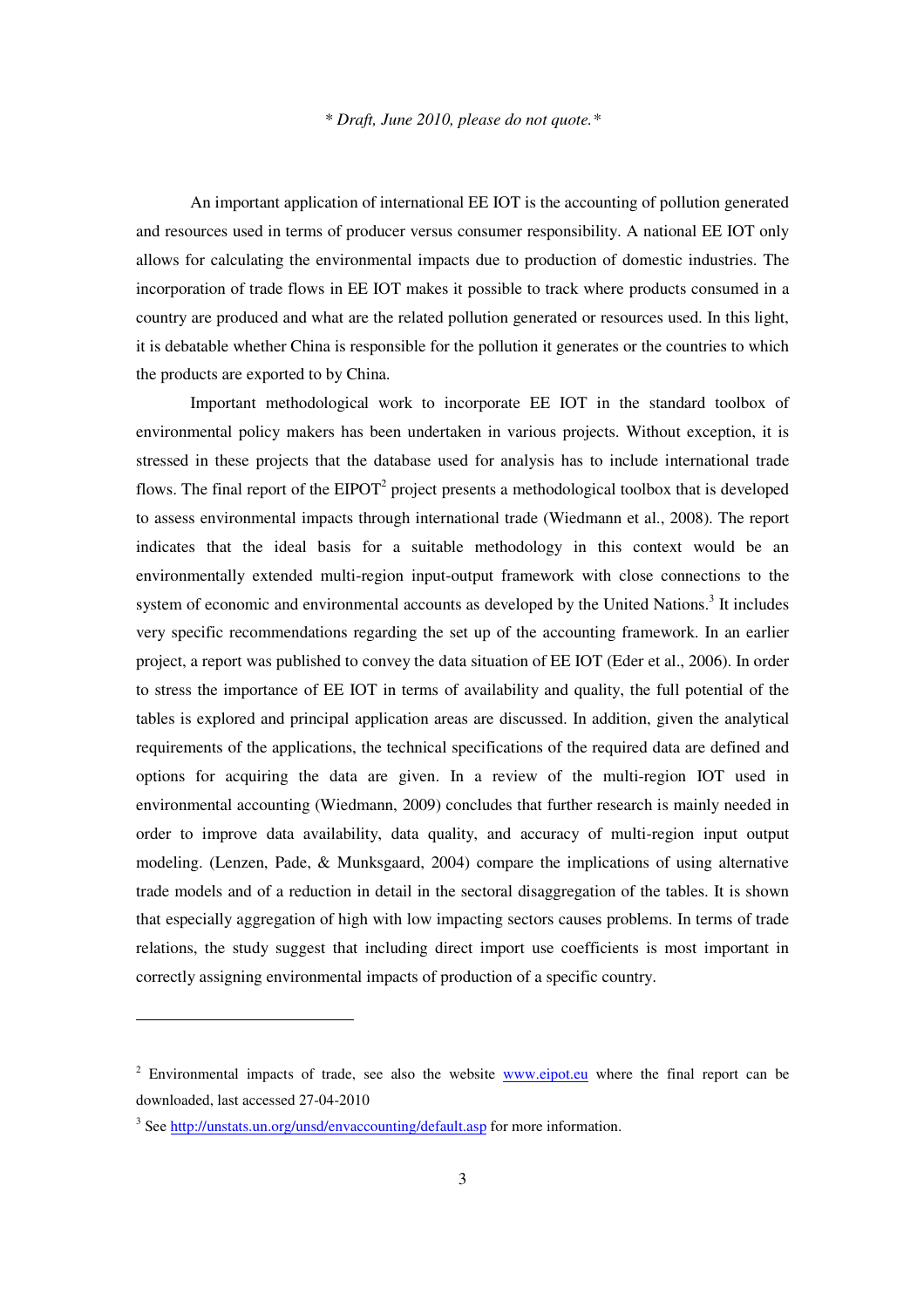The construction of a multi-regional EE IOT database that incorporates the recommendations made in the literature is undertaken in the EXIOPOL project.<sup>4</sup> The project has been set up to provide a new environmental accounting framework for policy analysis, using externality data and input-output tools. The objective of the project is to enable the estimation of environmental impacts and external costs of industry activities and consumption activities of countries in the European Union. These environmental impacts include greenhouse gases emitted, pollutants discarded, and resources used as inputs to production. Within the project methodologies are developed, valuation of externalities is undertaken, and an environmentally extended (EE) input-output (IO) framework is set up that the European Union can use for environmental policy analysis (Tukker et al., 2009). The EXIOPOL database, which has as core an environmentally extended IO framework, will contain satellite accounts for more than one hundred environmental factors. The focus on the environment also called for more detail in the sectors that are mostly involved in generating or using these environmental factors. Agriculture, food products, mining and energy have been disaggregated into multiple subsectors. By covering around 80 percent of world GDP, adding sectoral detail and the incorporation of bilateral trade, the EXIOPOL database caters directly for the need of harmonized and improved data for EE IOT analysis.

 The EXIOPOL database is in its final stages of development. Although work is progressing steadily, the country SUT data is still under revision and not all environmental extensions are available yet. In this paper a first preliminary analysis is undertaken based on the data that is available at this point in time. The focus of the present analysis is on metals, minerals, and fossil energy carriers. In particular, we will first address for which countries and sectors an increase in final demand generates the most additional extraction of the three types of resources. This indicates the dependency of a sector on material resources. Second, we investigate the extent to which this additional demand is generated in other countries, which shows how dependent a country is on foreign suppliers of the material resources. Next, the concentration of the international dependency is analyzed as an important aspect of the factual dependency. A correlation analysis is undertaken to see to what extent these three measures are related for individual sectors.

**.** 

<sup>&</sup>lt;sup>4</sup> EXIOPOL is the acronym for: a new environmental accounting framework using externality data and input-output tools for policy analysis. The project website is http://www.feem-project.net/exiopol/, last accessed 27-04-2010.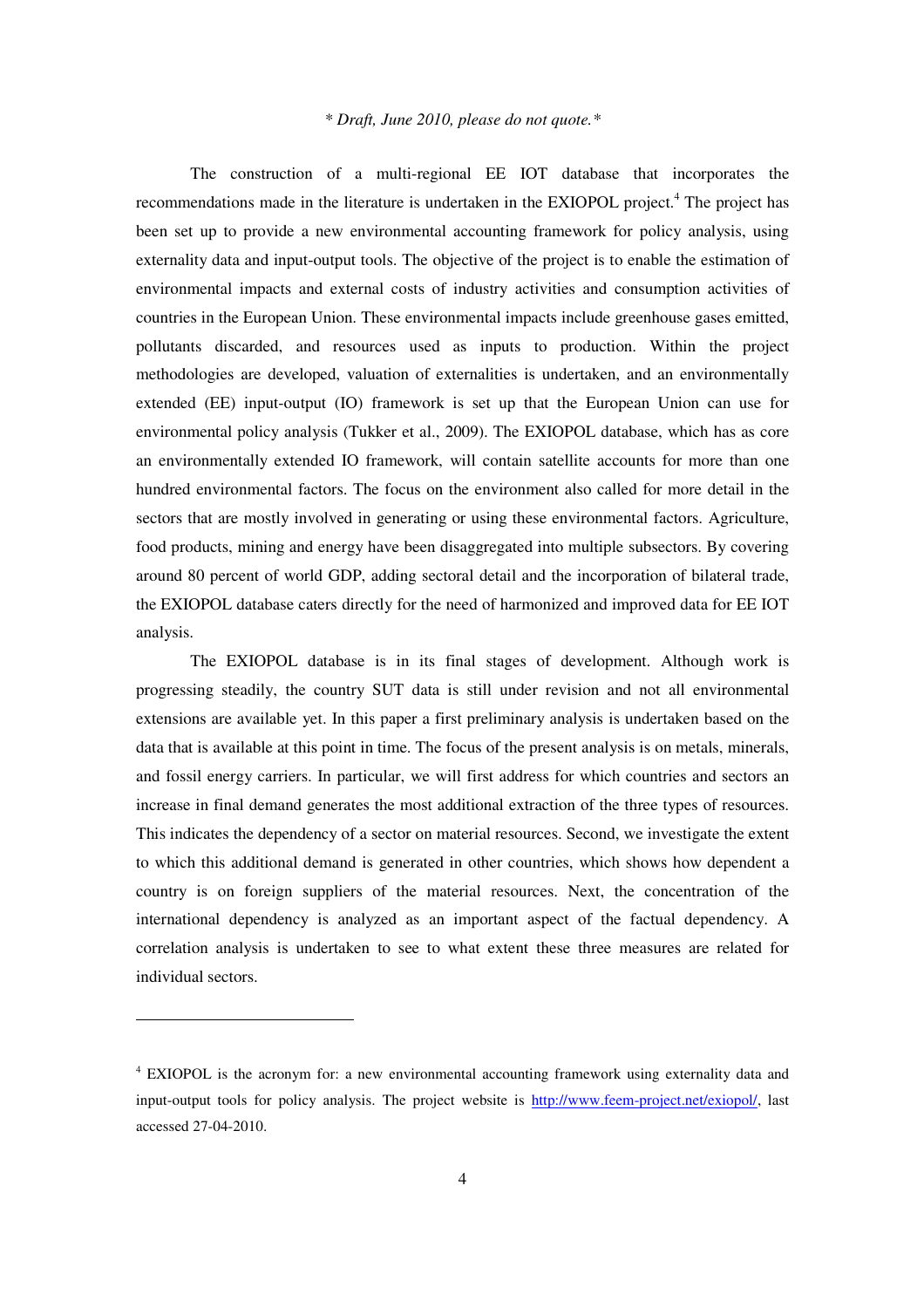Unlike capital that can be accumulated or population that can increase, natural resources cannot be produced. In case a country is not endowed with natural resources, it will need to obtain the resources needed for production through international trade. This can be done by either importing the natural resources directly from another country or by importing intermediate inputs in which these resources are embodied. Unstable economic trade relations with a country that is a primary supplier of the natural resources needed to fulfill a country's final demand may be harmful to the economy. Fully depending on other countries for the supply of natural resources has been viewed as undesirable, especially after the two main oil crises of the  $20<sup>th</sup>$  century and the increasing scarcity of fossil energy carriers. A strategy of diversifying imports over the countries which have natural resource endowments may decreases risks associated with natural resource dependency.

 In the next sections the methods used are discussed followed by a description of the data available from the EXIOPOL database. Then, the first results on environmental resource dependency are presented. To conclude, the preliminary status of this paper is stressed by discussing the next steps that will be taken when the database is finalized.

#### **2. Methods**

The derivation of an input-output model from a SUT requires an explicit assumption regarding the production technology of secondary and/or by-products of industries, whereas this assumption is hidden in input-output tables. Different assumptions can be made and there is no definite answer to the question which of these is conceptually and practically the best. For the results calculated here the industry technology assumption has been used to create an industry by industry IOT.

$$
\mathbf{A}_{ixi, ind\;tech} = \mathbf{V}(\hat{\mathbf{q}})^{-1}\mathbf{U}(\hat{\mathbf{x}})^{-1}
$$

Where **V** is the transposed supply table, **q** is the total supply of products, **U** is the use matrix and **x** is the total output of domestic industries. The hat over the variables indicates a diagonalized matrix.

 An input-output model describes how supply **x** follows demand with the following identity:  $\mathbf{x} = \mathbf{A}\mathbf{x} + \mathbf{f}$ . Where **x** is total output, **A** the matrix of direct input coefficients and **f** the vector of final demand. Solving the model for output gives  $\mathbf{x} = (\mathbf{I} - \mathbf{A})^{-1} \mathbf{f}$ , where  $(\mathbf{I} - \mathbf{A})^{-1}$  is the Leontief multiplier matrix of direct and indirect industry output requirements per unit of final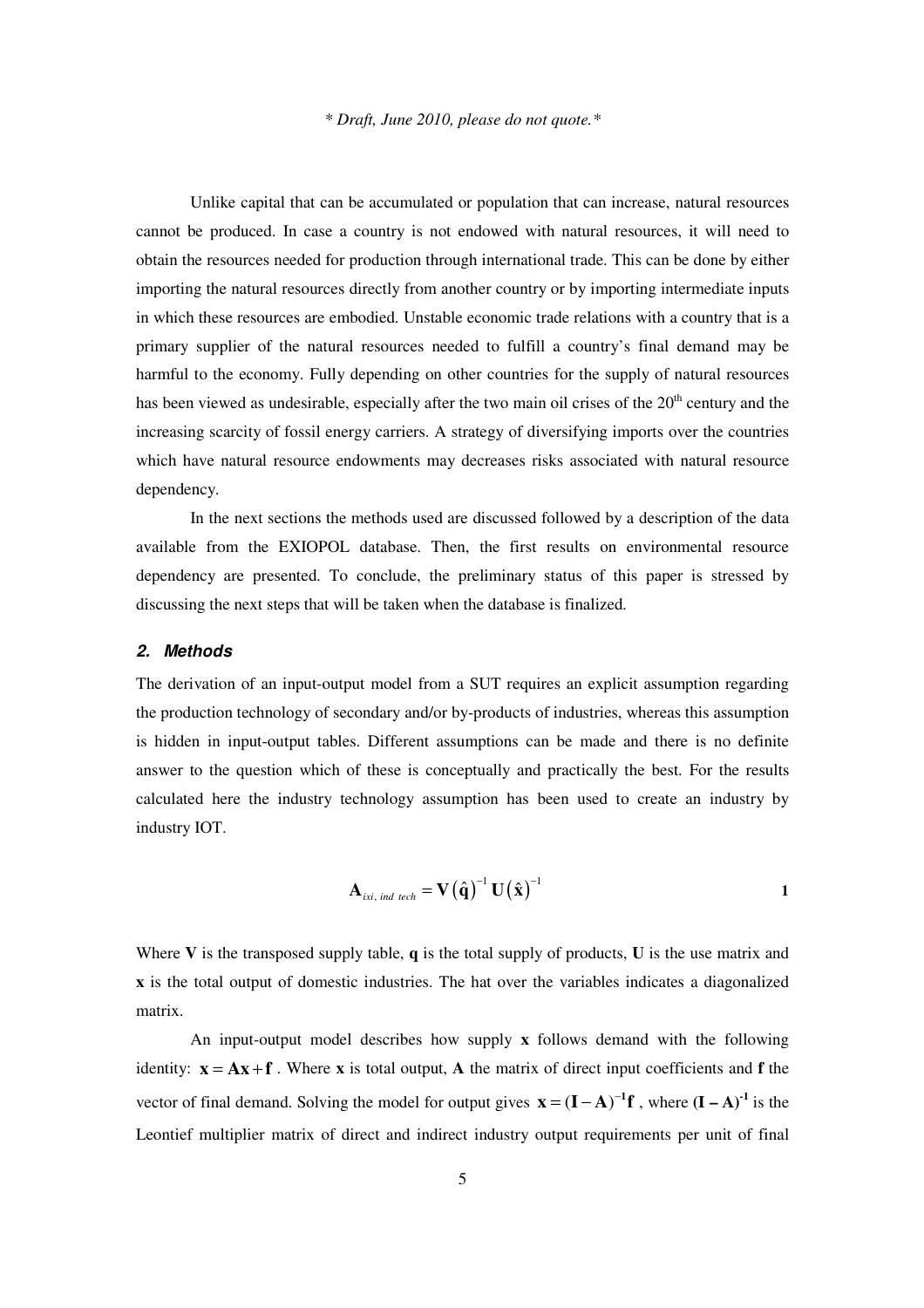demand. In the Leontief quantity model, from which the backward multipliers are derived, the assumption is made that prices are fixed in the short term. Another assumption in IO modeling is that input coefficients do not change regardless of output, final demand, or other relevant changes. The structure of the economy is taken to be constant, at least in the short term.

 The environmental extensions are given as a matrix of direct impact coefficients  $\mathbf{D} = [d_{ki}]$ , of which each element represents the amount (in physical units per dollar's worth of output) of the environmental factor *k* used in the production of sector *j*. These environmental extensions can be emissions, pollution, raw material, land use, water use, etc. The total requirement of environmental factors  $\mathbf{x}^E$  can be calculated as:

$$
\mathbf{x}^E = \mathbf{D}\mathbf{x} = \mathbf{D}(\mathbf{I} - \mathbf{A})^{-1}\mathbf{f}
$$

For an international input-output table the same equation 2 holds, where **x** is now a vector of all individual country sub vectors  $\mathbf{x}_R$ , for all countries *R*. The matrix  $\mathbf{D} = [d_{kj}^R]$  is the concatenated matrix of all individual country matrices  $\mathbf{D}_R$ . The matrix  $\mathbf{A} = [a_{ij}^{RS}]$  is the input coefficient matrix of all domestic  $A^{RR}$  matrices and all bilateral matrices  $A^{RS}$ , where R and S are the country indices and *i* and *j* are sector indices. The vector **f** is the stacked vecotr of all individual country final demand vectors  $\mathbf{f}_R$ .

The total requirement of environmental factors  $\mathbf{x}^E$  signifies the dependency of a sector on material resource inputs. The requirements may be partially sourced domestically, but especially for the countries that do are not endowed with material resources, these requirements will be imported. The extent of dependency on foreign suppliers for material resources is measured by the requirement of imported environmental factors over the total requirement.

 In addition, the Herfindahl index will be used to look at the concentration of the environmental requirements over the countries from which a sector imports. This highlights an important aspect of dependency; importing from multiple sources will make a country less dependent on one particular supplier. The index can be represented as given by equation 3, where *k* is the index representing the different resources.

$$
H_{kj}^{S} = \sum_{R \neq S} \left( \frac{\sum_{i} d_{ki}^{R} l_{ij}^{RS}}{\sum_{i, R \neq S} d_{ki}^{R} l_{ij}^{RS}} \right)^{2}
$$
3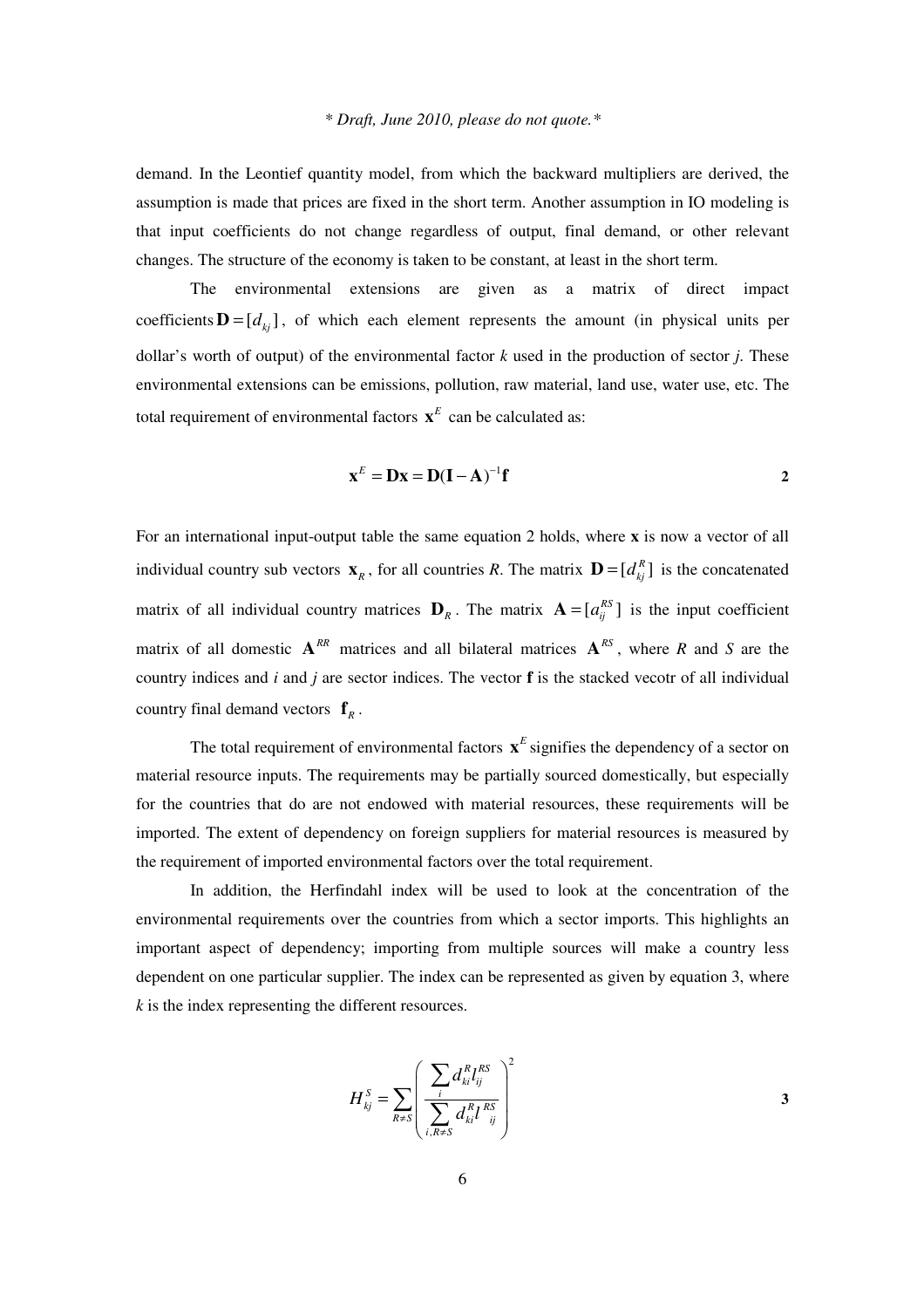Each country has potentially 41 trading partners. For 41 observations, the value of the Herfindahl index would equal to  $1/41 \approx 0.02439$  in case each of the environmental multipliers is exactly the same for each trade partner. This corresponds to full diversification over countries from which a particular country demands its imports and embodied resources. When a country only imports the embodied resources from one trade partner the value of the Herfindahl index will be equal to 1. The higher the value of the Herfindahl index the more dependent a country is on one, or a few countries, to fulfill its demand for embodied materials.

#### **3. Data**

-

The full EXIOPOL database consists of the supply and use tables (SUT) of 43 countries<sup>5</sup> and an aggregated 'rest of the world'. The supply and use tables maintained by Eurostat (referred to as the ESA-95 tables) are used as basis for the supply and use tables of the European Union countries. These tables have been disaggregated in industry and commodity classification to 129 industries and products, still in a squared set-up of the SUT. The tables are linked to each other via bilateral trade flows using a methodology that combines information on origin and destination of trade flows from trade statistics with the aggregated trade data in the SUT. In the process of regaining consistency after combining these two data sources, the data are also revalued from cost-insurance-freight prices of the purchasing country to basic prices of the producing country. (For a full description of the methodology see (Bouwmeester & Oosterhaven, 2008). It has to be noted that although several information sources are combined to construct a full international SUT, these tables do not represent full information. All supply and use tables are extended with satellite accounts of social and environmental variables. The database also contains input-output tables that have resulted from input-output modeling of the supply and use tables. See chapter 5 of Miller & Blair (1984), for an explanation of the assumptions that need to be made in IO modeling.

 All data used in this analysis is taken from the preliminary versions of data that will be part of the EXIOPOL database. Due to some remaining problems in the sectors that have been disaggregated up to this point, the SUT have been aggregated back to the 59 sectors as represented in the ESA-95 tables. In addition, due to problems with the data of Estonia this

 $<sup>5</sup>$  See the appendix tables for a full list of the countries included.</sup>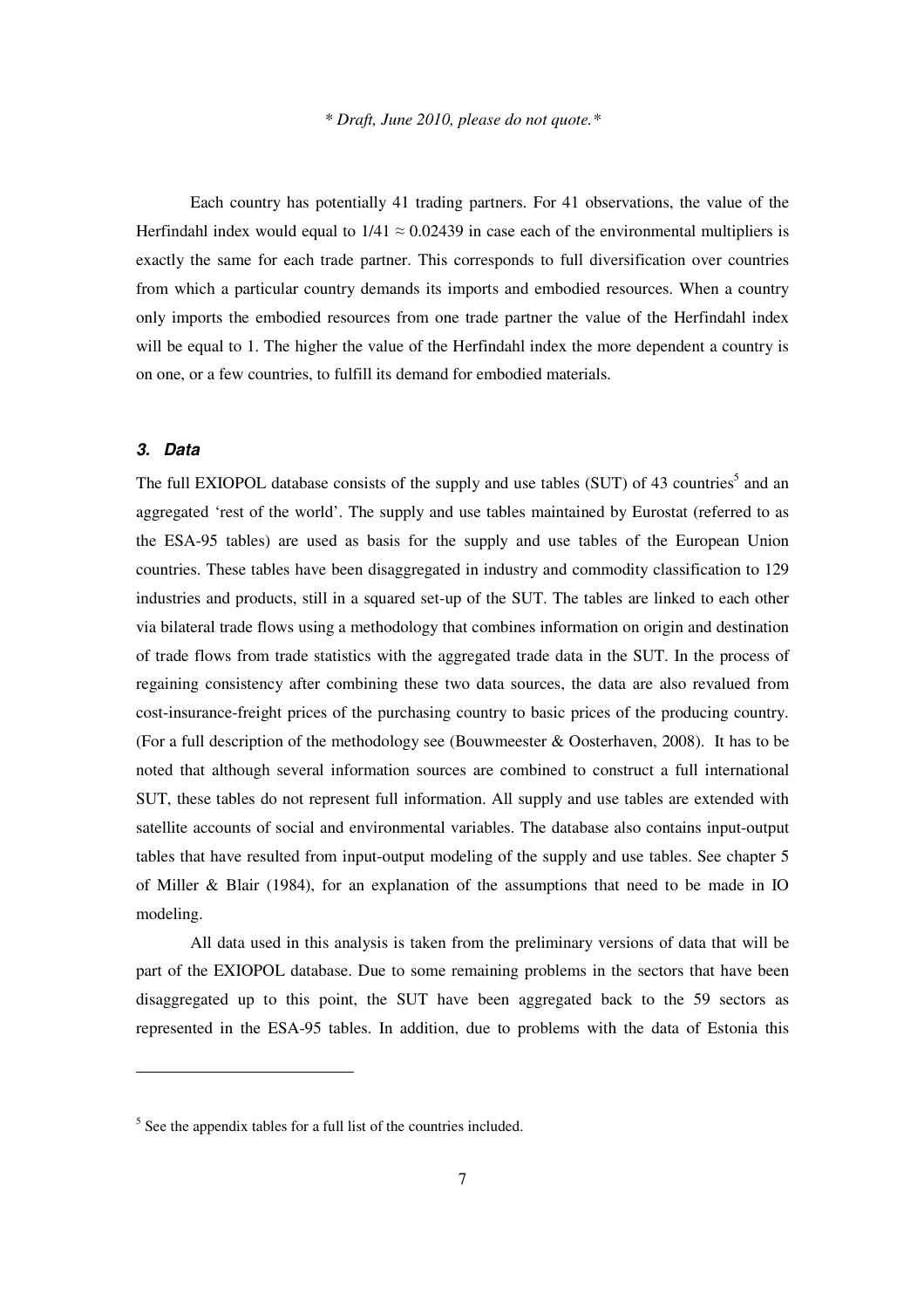country is removed from the dataset. For some sectors environmental extensions are present for a certain sector, while there is no output in the SUT. These environmental extensions are therefore disregarded in the analysis. The environmental extensions used in this study are: 1) domestic extraction of metal ores<sup>6</sup>, 2) domestic extraction of non-metallic minerals<sup>7</sup>, and 3) fossil energy carriers<sup>89</sup>.

#### **4. Results and discussion**

**.** 

In this section an analysis is presented of the dependency of countries on trade partners to fulfill their demand for embodied materials. First, we will have a closer look at the countries that supply resources. Next, to focus the discussion of the results, we selected the industries that on a world scale demand the most additional resources per  $\epsilon$  of output. For this purpose we have created a world weighted average supply and use table and a vector with the total material use per 'world' sector. For these selected industries we computed the share of the international environmental multiplier in the total environmental multiplier as a measure of dependency on trade partners to fulfill the demand for embodied resources. Next, we also look at the Herfindahl index of the international multipliers to determine the concentration of dependency. Finally, a correlation analysis is undertaken to see whether higher international dependence of countries is related to a higher concentration of international dependence. This would indicate that the sector may be very vulnerable to the effects of increasing scarcity of material resources.

 Not all countries are suppliers of material resources. It may be that the materials are not present at all in the soil on a country's territory. Alternatively, it may be that there are material resources, but only in a limited amount or hard to retrieve, making it economically uninteresting to mine the materials. For fossil fuels, the following countries do not mine coal or extract oil or gas; Belgium, Cyprus, Ireland, Luxembourg, Malta, Portugal and Switzerland. Metals are not mined in the countries: Austria, Belgium, Czech Republic, Denmark, Germany, Latvia, Lithuania,

<sup>&</sup>lt;sup>6</sup> Which consist of: iron ores, bauxite and aluminum ores, copper ores, lead ores, nickel ores, tin ores, zinc ores, precious metal ores and other metal ores. Note that uranium and thorium ores have been excluded, because their nature deviates from the other metals; these ores are mainly used as fuel.

<sup>&</sup>lt;sup>7</sup> Which consist of: chemical and fertilizer minerals, clays and kaolin, limestone, gypsum, chalk, dolomite, salt, slate, other industrial minerals, building stones, gravel and sand, other construction materials

<sup>&</sup>lt;sup>8</sup> Which consist of: hard coal, lignite/brown coal, crude oil, natural gas, natural gas liquids, peat for energy use.

<sup>&</sup>lt;sup>9</sup> Unused domestic extraction related to these materials is not included in the analysis.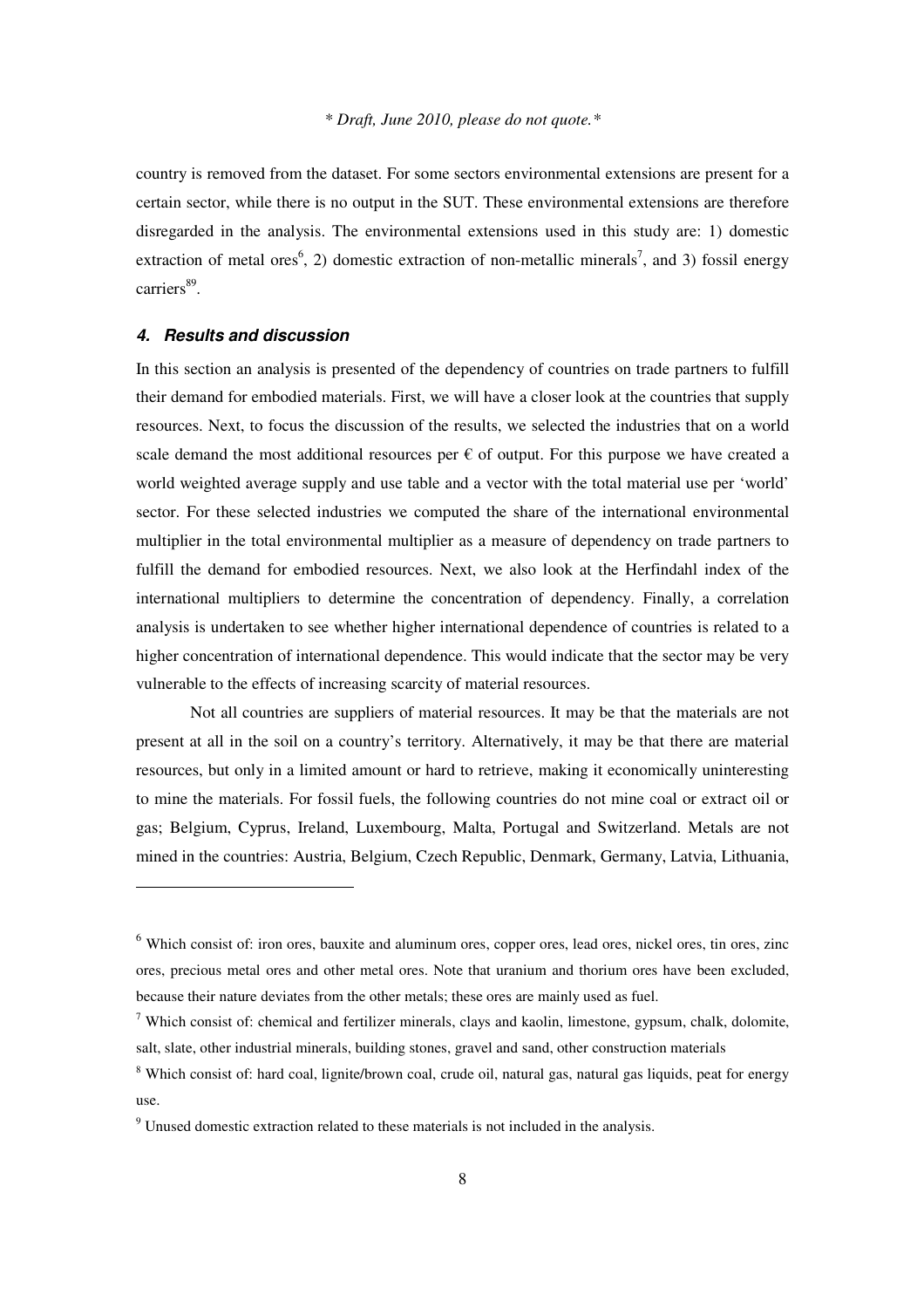Luxembourg, Malta, Netherlands, Slovenia, Switzerland, Taiwan and United Kingdom. For minerals only Poland has no reported output for the mineral sector, however, the environmental extensions do report a large amount of minerals extracted, so this may be a flaw in the supply and use tables. Summarizing; 35 countries extract fossil fuels, metal ores are mined in 28 countries and 41 countries report output for their mineral sector. In Table 1, the top three of countries with the most domestic extraction used, as well as the top three of countries with the most material use per million  $\epsilon$  output are represented.<sup>10</sup> Invariably, the United States is the largest extractor of materials, however its ranking in terms of the use of materials per euro demand is for fossil fuel  $13<sup>th</sup>$ , for metals  $6<sup>th</sup>$  and for minerals  $12<sup>th</sup>$ .

|            |                           | million |                |                      | kilogram              |
|------------|---------------------------|---------|----------------|----------------------|-----------------------|
|            | Fossil fuel carriers      | tonnes  |                | Fossil fuel carriers | per $\epsilon$ output |
|            | <b>United States</b>      | 1692    |                | Hungary              | 321.8                 |
| 2          | China                     | 1361    | 2              | Greece               | 157.0                 |
| 3          | <b>Russian Federation</b> | 958     | 3              | Bulgaria             | 130.5                 |
| Metal ores |                           |         |                | Metal ores           |                       |
|            | <b>United States</b>      | 560     |                | Bulgaria             | 191.9                 |
| 2          | Australia                 | 490     | $\overline{2}$ | France               | 147.8                 |
| 3          | Indonesia                 | 443     | 3              | India                | 107.1                 |
|            | <b>Minerals</b>           |         |                | Minerals             |                       |
|            | <b>United States</b>      | 5743    |                | Sweden               | 1259.3                |
| 2          | China                     | 1339    | 2              | Latvia               | 918.8                 |
| 3          | Japan                     | 1309    | 3              | Taiwan               | 707.3                 |

**Table 1: Domestic extraction used** 

 Due to the large amount of sectors; 59 sectors in each of the 42 countries included in the dataset, we have chosen to focus our analysis to the sectors that have the highest resource use per € of demand for that sectors' output. See Table 2 for the ranking of the industries and the related value of the environmental multiplier for each of the material groups considered. See Appendix 1 for the sector classification codes and labels. For each material group the sector which mines or extracts that resource is associated to the largest environmental multiplier. Fossil fuel carriers are extracted by sector i10 and sector i11. More interesting are the sectors in the table that are not directly related to the mining of the material resources. In Appendix  $2 -$  Table 2 the detailed breakdown of the environmental multipliers per country can be found.

-

<sup>&</sup>lt;sup>10</sup> See Appendix 2, Table 1 for the table of resource use in kilogram per  $\epsilon$  output for all countries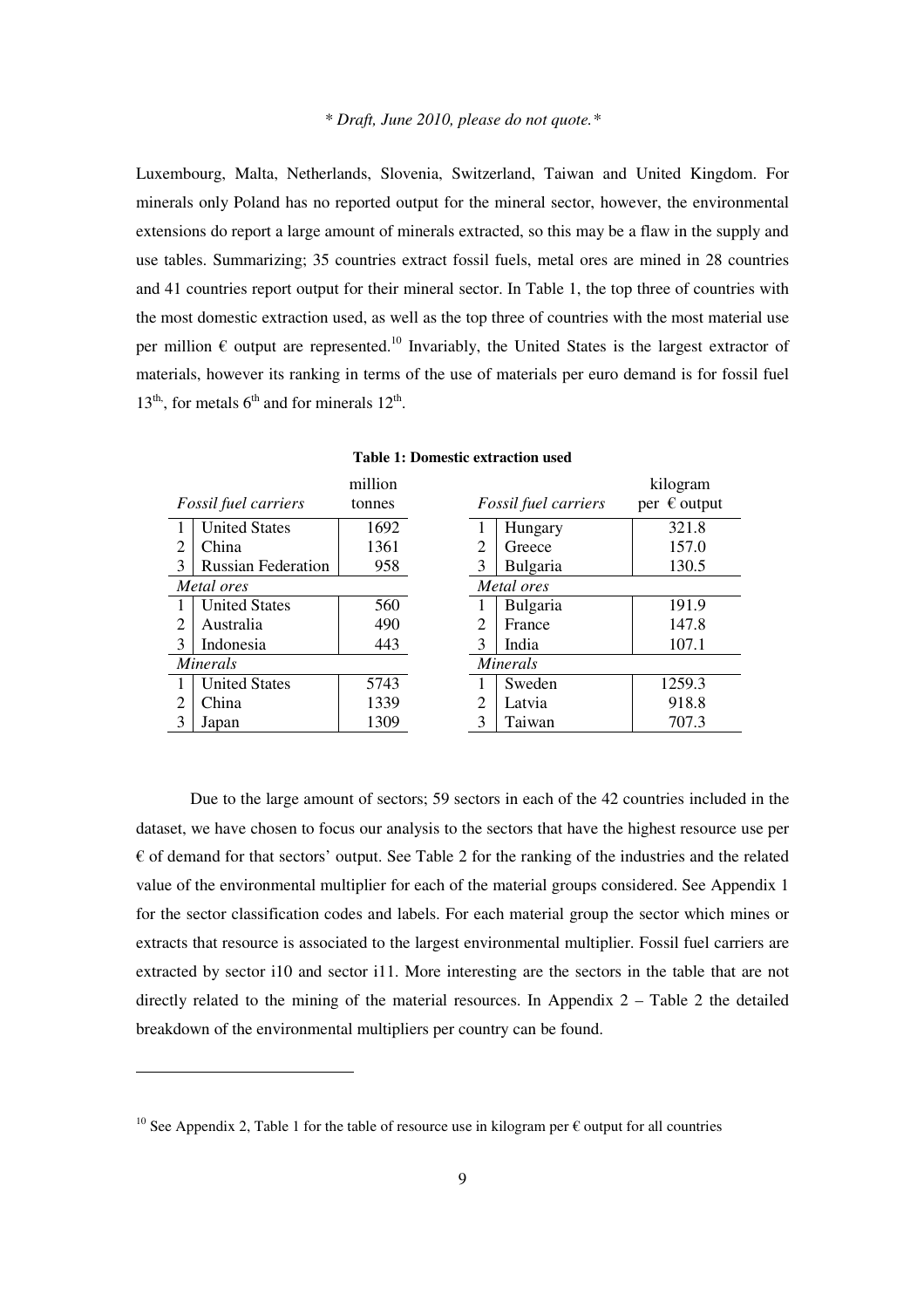| Rank |     | Fossil fuel carriers |     | Metals |                 | <i>Minerals</i> |  |  |  |
|------|-----|----------------------|-----|--------|-----------------|-----------------|--|--|--|
|      | i10 | 34.6                 | i13 | 25.9   | i14             | 147.3           |  |  |  |
|      | i11 |                      | i12 | 1.8    | i26             | 4.6             |  |  |  |
|      | i23 | 2.8                  | i27 | 1.3    | i23             | 1.9             |  |  |  |
|      | i40 | 2.0                  | i23 | 0.8    | 113             | 1.6             |  |  |  |
|      | i12 |                      | i37 | 0.4    | $\frac{110}{2}$ |                 |  |  |  |

**Table 2: Largest environmental multipliers per material for the 'World'** 

Kilogram of additional domestic extraction per additional  $\epsilon$  demand

There is a large variation in the individual country multipliers as shown in Appendix  $2 -$ Table 2. For metals, the Czech Republic, Italy, Japan, Portugal, Slovenia and Taiwan have very small multipliers compared to the world average. Bulgaria, Cyprus, France, India, Indonesia and South Korea all require more than 100 kg metals per euro of extra final demand for sector i13; metal ores. About four times as much as the world average. For sector i27 all multipliers are due to embodied metals in the inputs bought by the sector. Large values are found for Australia, Bulgaria and Indonesia. Basic manufacturing of metals in these countries requires more metals per euro of final demand.

 The multipliers per country-sector can be broken into a domestic environmental multiplier and an international environmental multiplier. The international environmental multiplier as percentage of the total multiplier is a measure of the dependence of a country on foreign suppliers. It shows the share of additional demand for materials that has to be satisfied from suppliers abroad. The higher this percentage the more dependent a country is on foreign suppliers. In Appendix 2 the international multiplier percentage is given for each country for the five sectors that required, on a world scale, the most additional material resources when demand for its products increase.

 The tables in Appendix 2 also show the Herfindahl index (HI) calculated based on the international multipliers. A combination of a high international environmental multiplier combined with a high value for the Herfindahl index can indicate a vulnerable supplier relationship for a specific material resource and the sector that requires the material in its production process. Table 3 below shows the results for 30 countries that have relatively high percentages of international multipliers and high values of the Herfindahl index. Sector i23, manufacture of coke, refined petroleum products, and nuclear fuels has high values for these two indicators for all three material resources.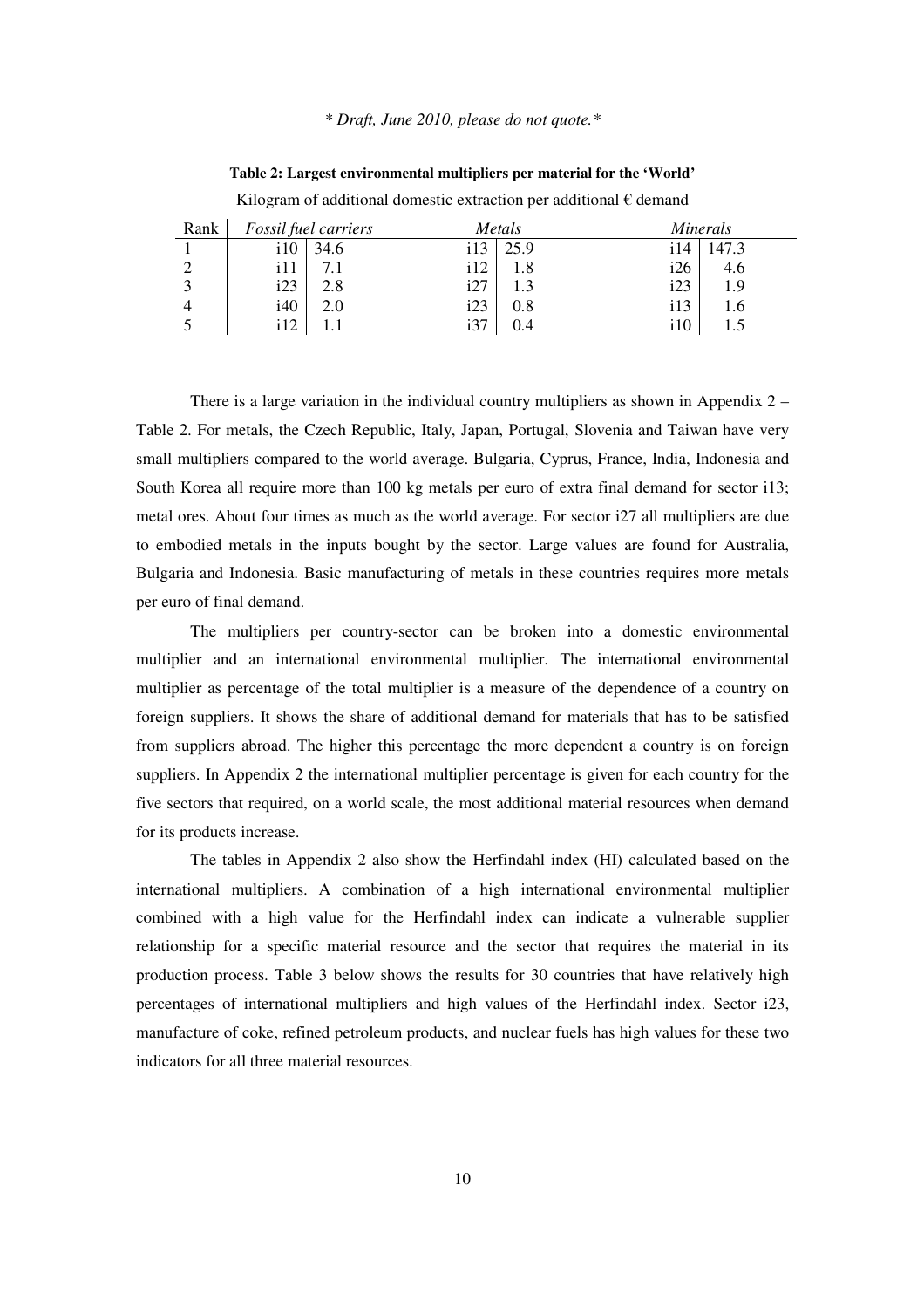|                        | Fossil fuel carriers |                | Metals  | <b>Minerals</b> |         |                |  |
|------------------------|----------------------|----------------|---------|-----------------|---------|----------------|--|
|                        | inter %              | H <sub>I</sub> | inter % | H <sub>I</sub>  | inter % | H <sub>I</sub> |  |
| Austria                | 99                   | 0.30           | 100     | 0.22            | 68      | 0.14           |  |
| Belgium                | 100                  | 0.35           | 100     | 0.20            | 98      | 0.18           |  |
| Bulgaria               | 97                   | 0.99           | 28      | 0.60            | 64      | 0.49           |  |
| Canada                 | 42                   | 0.38           | 81      | 0.31            | 59      | 0.68           |  |
| <b>Cyprus</b>          | 100                  | 0.32           | 100     | 0.61            | 96      | 0.64           |  |
| <b>Czech_Republic</b>  | 83                   | 0.86           | 100     | 0.67            | 73      | 0.51           |  |
| Denmark                | 47                   | 0.69           | 100     | 0.12            | 83      | 0.20           |  |
| <b>Finland</b>         | 100                  | 0.59           | 100     | 0.48            | 87      | 0.37           |  |
| France                 | 100                  | 0.31           | 100     | 0.14            | 67      | 0.13           |  |
| Germany                | 94                   | 0.43           | 100     | 0.33            | 66      | 0.20           |  |
| Greece                 | 98                   | 0.99           | 88      | 0.53            | 24      | 0.48           |  |
| Hungary                | 99                   | 0.53           | 97      | 0.34            | 42      | 0.21           |  |
| Italy                  | 99                   | 0.64           | 100     | 0.22            | 85      | 0.24           |  |
| Japan                  | 100                  | 0.30           | 100     | 0.17            | 99      | 0.41           |  |
| Latvia                 | 100                  | 0.61           | 100     | 0.43            | 69      | 0.29           |  |
| Malta                  | 100                  | 0.20           | 100     | 0.13            | 79      | 0.13           |  |
| Netherlands            | 95                   | 0.31           | 100     | 0.20            | 90      | 0.17           |  |
| Poland                 | 19                   | 0.89           | 98      | 0.53            | 100     | 0.77           |  |
| Portugal               | 100                  | 0.24           | 99      | 0.13            | 65      | 0.12           |  |
| Romania                | 68                   | 0.94           | 75      | 0.15            | 69      | 0.26           |  |
| <b>Slovak_Republic</b> | 100                  | 0.98           | 100     | 0.63            | 95      | 0.48           |  |
| Slovenia               | 93                   | 0.78           | 100     | 0.15            | 33      | 0.10           |  |
| South_Africa           | $\overline{2}$       | 0.25           | 100     | 0.70            | 97      | 0.24           |  |
| South_Korea            | 100                  | 0.20           | 100     | 0.28            | 85      | 0.60           |  |
| Spain                  | 99                   | 0.40           | 98      | 0.19            | 61      | 0.18           |  |
| Sweden                 | 100                  | 0.46           | 55      | 0.15            | 12      | 0.24           |  |
| Switzerland            | 100                  | 0.39           | 100     | 0.49            | 99      | 0.37           |  |
| Taiwan                 | 100                  | 0.36           | 100     | 0.33            | 45      | 0.12           |  |
| Turkey                 | 93                   | 0.88           | 84      | 0.18            | 8       | 0.13           |  |
| United_Kingdom         | 10                   | 0.70           | 100     | 0.11            | 73      | 0.15           |  |

**Table 3: Sector i23: Manufacture of coke, refined petroleum products, and nuclear fuels** 

 From Table 3 it can be seen that most European countries have a high international multiplier percentage, which is consistent with the European open market. However, the Herfindahl index for the East-European countries is in general higher than the Herfindahl index for the West-European countries. The concentration of supplier relations is especially high for fossil fuel carriers, even though 35 of the countries included in the dataset extract fossil fuel carriers domestically. This would suggest that especially for Bulgaria, Czech Republic, Greece, Slovak Republic and Slovenia, it might be wise to diversify their supplier relations more.

 In Table 4 the coefficients of determination are presented. These values show for the five 'heavy use' sectors for each of the three material groups how much of the variation in the one variable can be explained by the variation of the other. In other words, a high coefficient of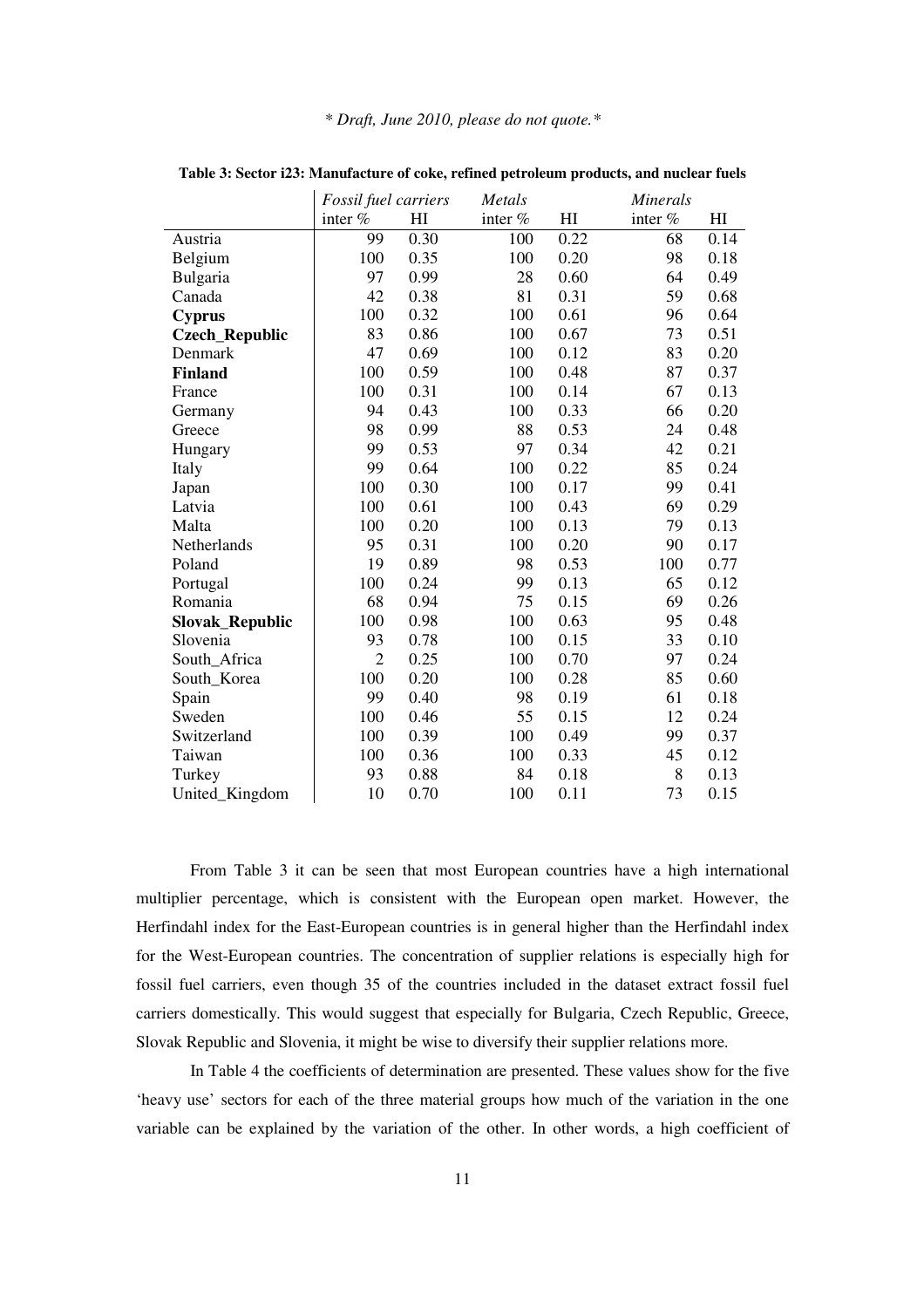determination shows whether the total material multipliers (tm), the extent of international dependency (id) and the Herfindahl index (hi) of the international multipliers correlate over the countries.

|     |    |       | Fossil fuel carriers |      |     |       | Metals |      | <b>Minerals</b> |       |          |      |  |
|-----|----|-------|----------------------|------|-----|-------|--------|------|-----------------|-------|----------|------|--|
|     |    |       | id                   | hi   |     |       | id     | hi   |                 |       | id       | hi   |  |
| 110 | tm | $(-)$ | 3.6                  | 9.9  | i13 | $(-)$ | 5.1    | 0.3  | i14             | $(-)$ | $5.1(-)$ | 0.0  |  |
|     | id |       |                      | 9.1  |     |       |        | 1.4  |                 |       |          | 6.4  |  |
| 111 | tm | $(-)$ | 2.2                  | 11.7 | 112 | $(-)$ | 1.26   | 3.8  | i26             | $(-)$ | 10.7     | 1.4  |  |
|     | id |       |                      | 11.2 |     |       |        | 24.5 |                 |       |          | 14.4 |  |
| i23 | tm |       | 1.0                  | 25.4 | i27 | ( – ) | 34.1   | 4.0  | i23             | $(-)$ | 4.57     | 17.8 |  |
|     | id |       |                      | 10.4 |     |       | $(-)$  | 1.8  |                 |       |          | 13.3 |  |
| i40 | tm | $(-)$ | 25.2                 | 23.8 | i23 |       | 0.25   | 4.2  | i13             | $(-)$ | 2.57     | 0.0  |  |
|     | id |       |                      | 1.4  |     |       |        | 7.7  |                 |       |          | 13.0 |  |
| i12 | tm |       | 0.0                  | 30.3 | i37 | $(-)$ | 5.76   | 4.2  | i10             | $(-)$ | 3.9      | 7.2  |  |
|     | id |       |                      | 23.0 |     |       |        | 21.5 |                 |       |          | 16.9 |  |

Table 4: Coefficients of determination as percentage  $(R^2 - K)$  of variation explained)

 For two sectors there is a significant correlation between the total resource multiplier and international dependency. That some of the sectors are more exposed to international concentrated relations can be seen from the coefficients of determination for the international environmental dependency measure and the Herfindahl index of the international multipliers. For both fossil fuel carriers seem and metal resources supplier dependency can become an issue for sectors i12 – Mining of uranium and thorium ores.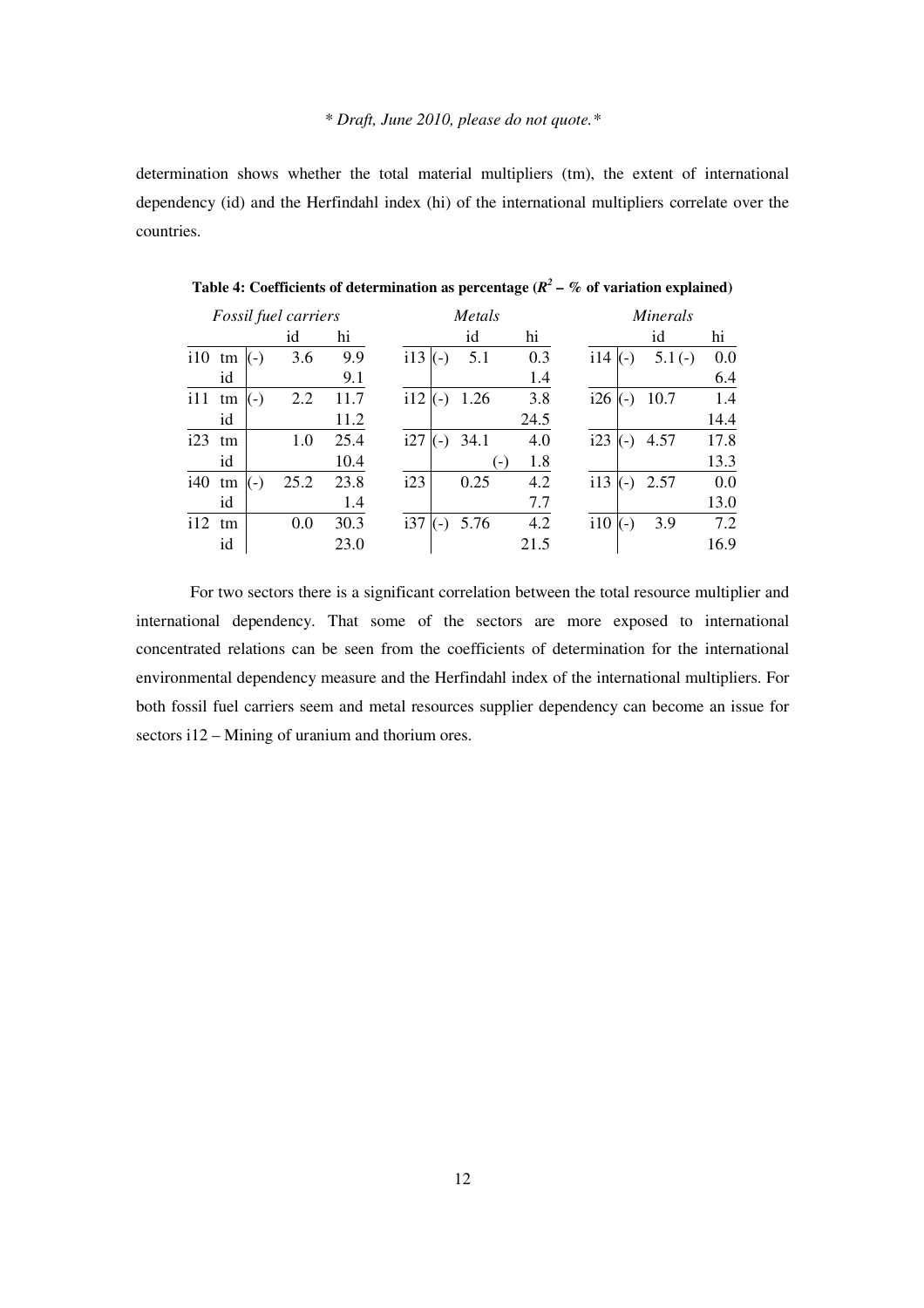#### **5. Conclusion and outlook**

These first results indicate that international dependency on material resource suppliers differs much from sector to sector. Especially for sectors that are of strategic importance to the functioning of the economy at large, it is important to investigate the extent of dependency and the concentration of dependency. A start of the analysis of dependency has been made in this paper, but the matter is definitely in need of further investigation.

 The EXIOPOL database will offer a wealth of information. Unfortunately not all of this information is available yet. The large differences in the environmental multipliers could be the result of the aggregation of the sectors, causing different products to be lumped together. For example, in the final EXIOPOL database sector i13; metal ores will be split into six different metal ore sectors. The aggregation bias of the results will be checked as soon as the more detailed data becomes available.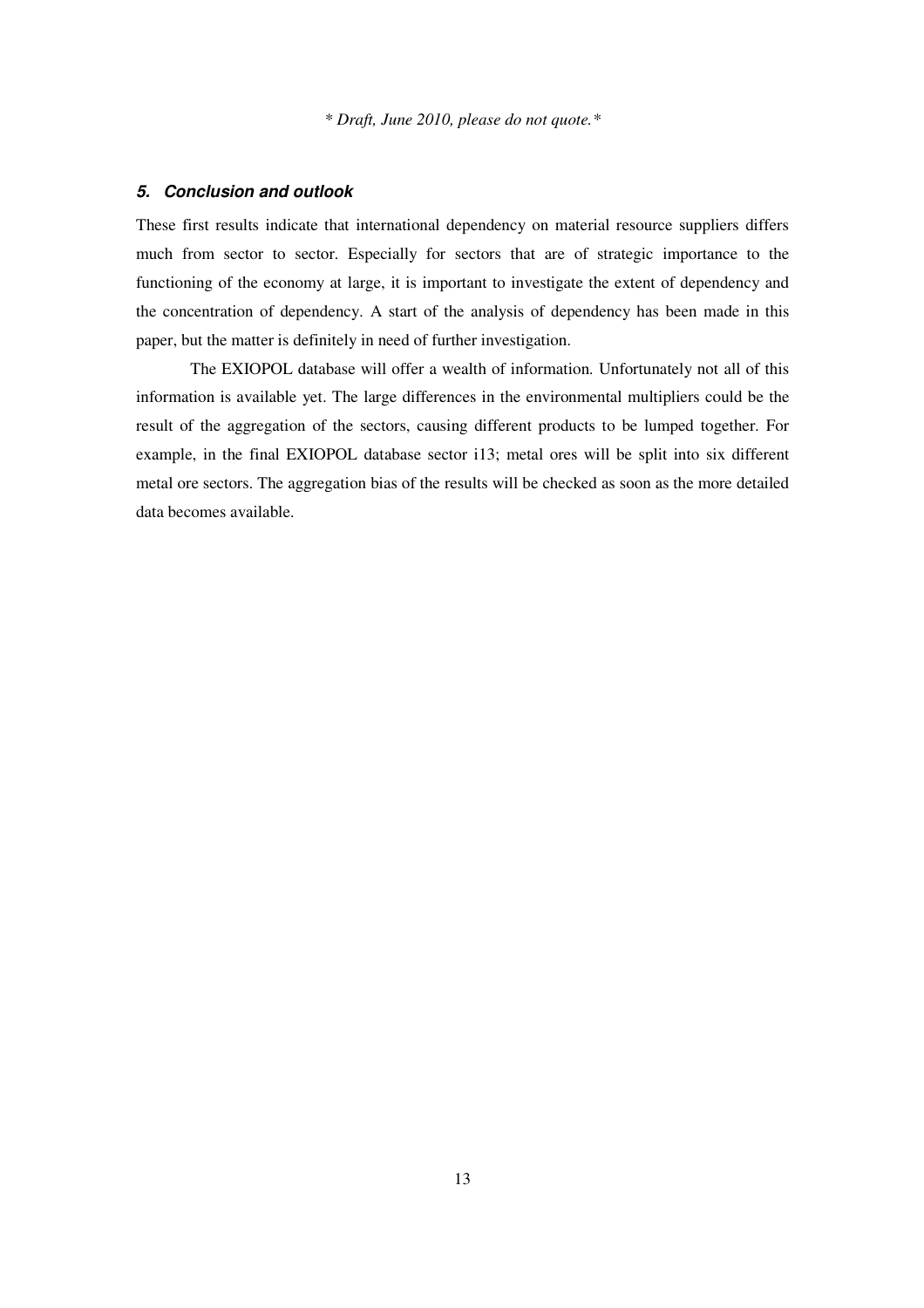#### **References**

- Bouwmeester, M. C., & Oosterhaven, J. (2008). Methodology for the construction of an international supply-use table. Paper presented at the IIOA intermediate conference, Seville, Spain.
- Dimaranan, B. V. (2006). *Global trade, assistance, and production: The GTAP 6 data base*. West Lafayette, IN, USA: Center for Global Trade Analysis, Purdue University.
- Eder (ed), P., Delgado (ed), L., Neuwahl (ed), F., Tukker, A., Huppes, G., van Oers, L., & Heijungs, R. (2006). *Environmentally extended input-output tables and models for europe*. Spain: Joint Research Centre, Institute for Prospective Technological Studies (JRC-IPTS).
- Inomata, S., & Okamoto, N. (Eds.). (2006). *How to make Asian input-output tables*. Chiba, Japan: IDE-JETRO.
- Lenzen, M., Pade, L., & Munksgaard, J. (2004). CO 2 multipliers in multi-region input-output models. *Economic Systems Research, 16*(4), 391-412. doi:10.1080/0953531042000304272
- Linden, J.,A.van der, & Oosterhaven, J. (1995). European community intercountry input-output relations: Construction method and main results for 1965-85. *Economic Systems Research, 7*(3), 249-249.
- Miller, R. E., & Blair, P. D. (1984). *Input-output analysis: Foundations and extensions* Prentice Hall.
- Tukker, A., Poliakov, E., Heijungs, R., Hawkins, T., Neuwahl, F., Rueda-Cantuche, J. M., Giljum, S., Moll, S., Oosterhaven, J., & Bouwmeester, M. (2009). Towards a global multi-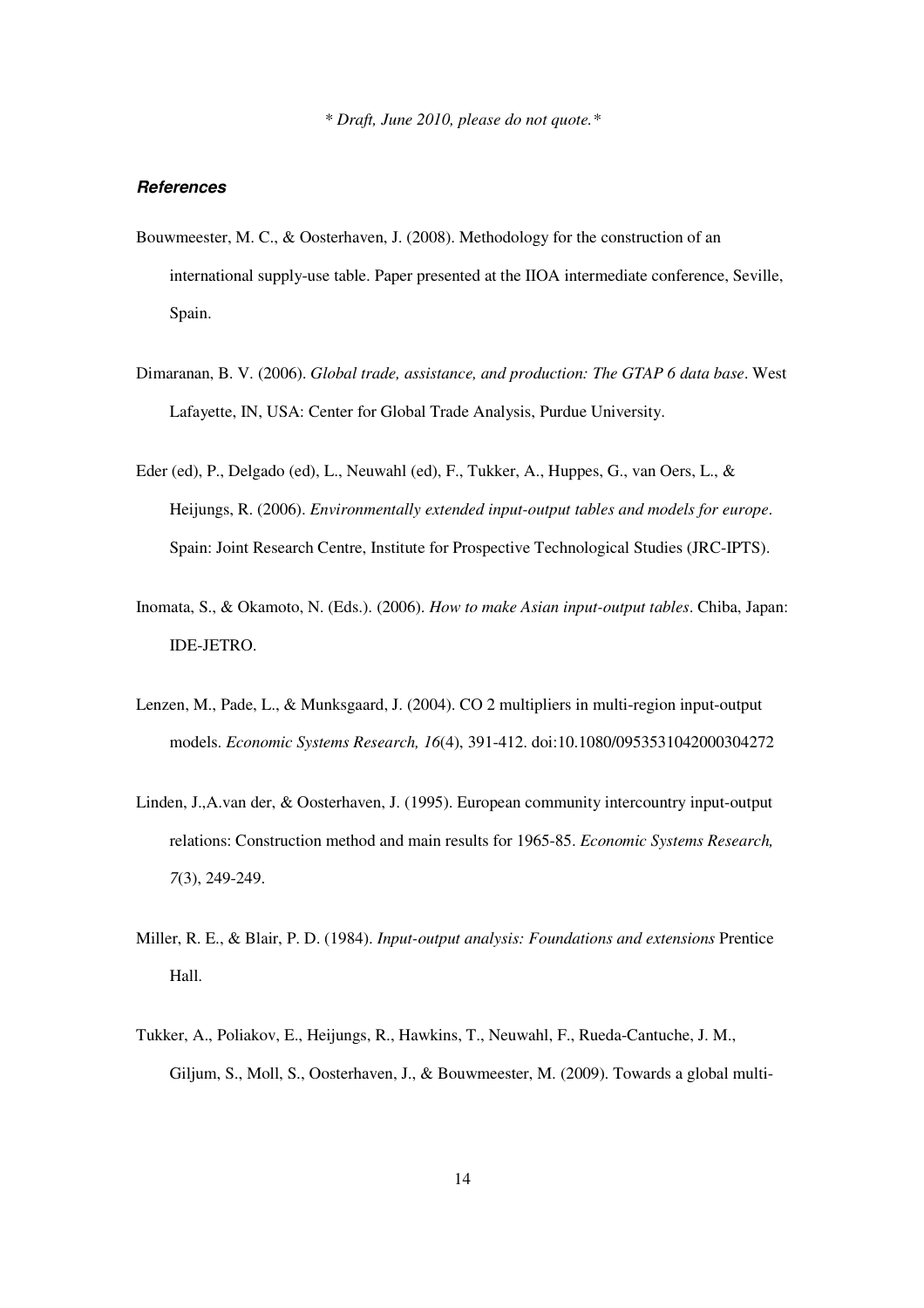regional environmentally extended input-output database. *Ecological Economics, 68*(7), 1928-1937.

- Wiedmann, T., Wood, R., Lenzen, M., Minx, J., Guan, D., & Barrett, J. (2008). *Development of an embedded carbon emissions indicator - producing a time series of input-output tables and embedded carbon dioxide emissions for the UK by using a MRIO data optimisation system* Report to the UK Department for Environment, Food and Rural Affairs by Stockholm Environment Institute at the University of York and Centre for Integrated Sustainability Analysis at the University of Sydney, Defra, Londen, UK.
- Wiedmann, T. (2009). A review of recent multi-region input-output models used for consumption-based emission and resource accounting. *Ecological Economics, 69*(2), 211- 222.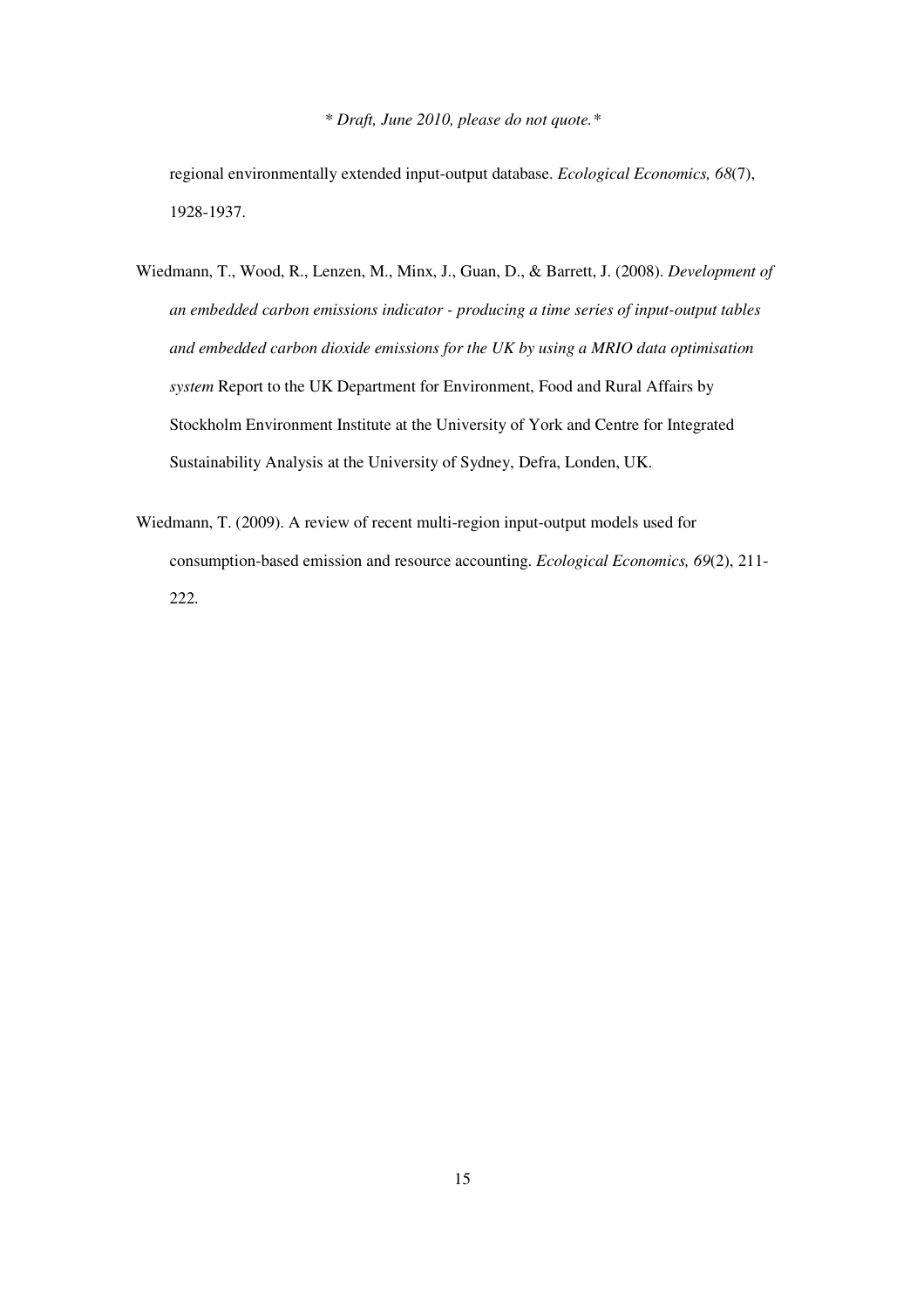#### **Appendix 1: sector classification**

- Agriculture, hunting and related service activities  $i01$
- Forestry, logging and related service activities  $i02$
- $i05$ Fishing, operating of fish hatcheries and fish farms; service activities incidental to fishing
- Mining of coal and lignite; extraction of peat i10
- $i11$ Extraction of crude petroleum and natural gas; service activities incidental to oil and gas extraction excluding surveying
- i12 Mining of uranium and thorium ores
- $i13$ Mining of metal ores
- $i14$ Other mining and quarrying
- i15 Manufacture of food products and beverages
- i16 Manufacture of tobacco products
- i17 Manufacture of textiles
- i18 Manufacture of wearing apparel; dressing and dyeing of fur
- Tanning and dressing of leather; manufacture of luggage, handbags, saddlery, harness and footwear i19
- Manufacture of wood and of products of wood and cork, except furniture; manufacture of articles of straw and plaiting material i20
- i21 Manufacture of pulp, paper and paper products
- Publishing, printing and reproduction of recorded media i22
- i23 Manufacture of coke, refined petroleum products and nuclear fuels
- i24 Manufacture of chemicals and chemical products
- i25 Manufacture of rubber and plastic products
- Manufacture of other non-metallic mineral products i26
- i27 Manufacture of basic metals
- Manufacture of fabricated metal products, except machinery and equipment i28
- i29 Manufacture of machinery and equipment n.e.c.
- Manufacture of office machinery and computers i30
- i31 Manufacture of electrical machinery and apparatus n.e.c.
- i32 Manufacture of radio, television and communication equipment and apparatus
- i33 Manufacture of medical, precision and optical instruments, watches and clocks
- Manufacture of motor vehicles, trailers and semi-trailers i34
- i35 Manufacture of other transport equipment
- a£i Manufacture of furniture; manufacturing n.e.c.
- i37 Recycling
- i40 Electricity, gas, steam and hot water supply
- i41 Collection, purification and distribution of water
- i45 Construction
- $i50$ Sale, maintenance and repair of motor vehicles and motorcycles; retail sale services of automotive fuel
- i51 Wholesale trade and commission trade, except of motor vehicles and motorcycles
- Retail trade, except of motor vehicles and motorcycles; repair of personal and household goods i52
- i55 Hotels and restaurants
- i60 Land transport; transport via pipelines
- i61 Water transport
- i62 Air transport
- i63 Supporting and auxiliary transport activities; activities of travel agencies
- i<sub>n4</sub> Post and telecommunications
- i65 Financial intermediation, except insurance and pension funding
- Insurance and pension funding, except compulsory social security i66
- i67 Activities auxiliary to financial intermediation
- i70 Real estate activities
- Renting of machinery and equipment without operator and of personal and household goods i71
- i72 Computer and related activities
- i73 Research and development
- i74 Other business activities
- Public administration and defence; compulsory social security i75
- i80 Education
- i85 Health and social work
- Sewage and refuse disposal, sanitation and similar activities iQ∩
- i91 Activities of membership organisation n.e.c.
- Recreational, cultural and sporting activities i92
- i93 Other service activities
- i95 Private households with employed persons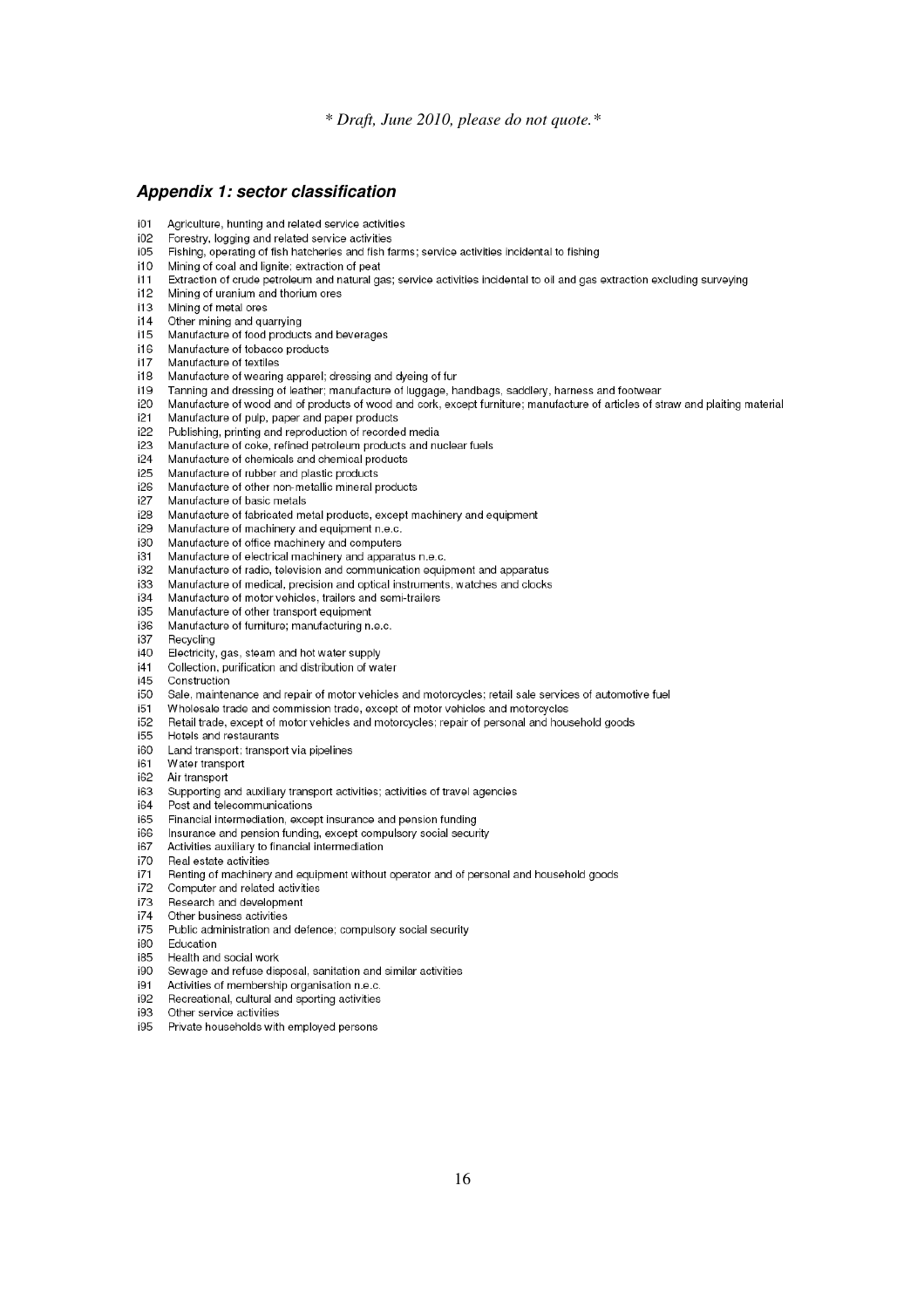## **Appendix 2: additional result tables**

**Table 1: Domestic extraction used – kilogram per € output by country, ordered** 

|    | fossil fuel carriers |       | metals                |       |    | minerals           |        |
|----|----------------------|-------|-----------------------|-------|----|--------------------|--------|
|    | 1 Hungary            | 321.8 | 1 Bulgaria            | 191.9 | 1. | Sweden             | 1259.3 |
| 2  | Greece               | 157.0 | 2 France              | 147.8 |    | 2 Latvia           | 918.8  |
| 3  | Bulgaria             | 130.5 | 3 India               | 107.1 |    | 3 Taiwan           | 707.3  |
|    | 4 Russian Federation | 128.1 | 4 South_Korea         | 102.8 |    | 4 Slovenia         | 599.1  |
| 5  | Indonesia            | 93.2  | 5 Indonesia           | 89.2  |    | 5 Cyprus           | 407.9  |
| 6  | Romania              | 80.6  | 6 United States       | 73.8  |    | 6 Lithuania        | 348.3  |
| 7  | South Africa         | 74.0  | 7   Brazil            | 68.7  | 71 | Russian Federation | 347.6  |
| 8  | Canada               | 67.9  | 8 Australia           | 51.9  |    | 8 India            | 345.7  |
| 9  | India                | 63.4  | 9 Hungary             | 50.9  |    | 9 Romania          | 335.9  |
| 10 | Czech_Republic       | 53.2  | 10 Spain              | 40.5  |    | 10 Hungary         | 318.0  |
| 11 | Turkey               | 46.7  | 11 Cyprus             | 34.7  |    | 11 Japan           | 305.2  |
|    | 12 Slovak_Republic   | 46.3  | 12 Romania            | 33.0  |    | 12 United_States   | 271.4  |
|    | 13 United_States     | 46.0  | 13 Sweden             | 32.5  |    | 13 Czech_Republic  | 236.0  |
|    | 14 Germany           | 45.5  | 14 Poland             | 29.8  |    | 14 Bulgaria        | 230.8  |
|    | 15 Australia         | 40.5  | 15 China              | 28.3  |    | 15 Slovak_Republic | 222.5  |
|    | 16 Poland            | 34.4  | 16 Greece             | 27.0  |    | 16 Denmark         | 203.9  |
| 17 | China                | 32.4  | 17 Turkey             | 26.4  |    | 17 Malta           | 176.8  |
|    | 18 Slovenia          | 31.9  | 18 Slovak_Republic    | 22.4  |    | 18 Finland         | 169.9  |
|    | 19 Mexico            | 31.4  | 19 Canada             | 18.6  |    | 19 Greece          | 162.8  |
|    | 20   Austria         | 28.7  | 20 Norway             | 14.9  |    | 20 Brazil          | 155.3  |
|    | 21   France          | 23.8  | 21 South Africa       | 12.5  |    | 21 Spain           | 141.6  |
|    | 22 Spain             | 21.9  | 22 Finland            | 9.8   |    | 22 Germany         | 136.5  |
|    | 23 Brazil            | 20.1  | 23 Ilreland           | 8.9   |    | 23 Canada          | 132.1  |
|    | 24 United_Kingdom    | 17.5  | 24 Russian_Federation | 6.0   |    | 24 South_Africa    | 129.1  |
| 25 | South_Korea          | 16.8  | 25 Mexico             | 4.5   |    | 25 South_Korea     | 117.5  |
|    | 26 Norway            | 13.1  | 26 Portugal           | 2.5   |    | 26 Turkey          | 104.8  |
| 27 | Taiwan               | 10.0  | 27 Italy              | 2.0   |    | 27 Portugal        | 103.8  |
|    | 28   Lithuania       | 6.7   | 28 Japan              | 0.6   |    | 28 Belgium         | 97.0   |
|    | 29 Latvia            | 5.2   | 29 Latvia             | 0     |    | 29   France        | 95.1   |
|    | 30   Denmark         | 4.9   | 30 lTaiwan            | 0     |    | 30 Switzerland     | 91.7   |
|    | 31   Italy           | 4.5   | 31   Slovenia         | 0     |    | 31 China           | 83.3   |
|    | 32 Netherlands       | 4.1   | 32 Lithuania          | 0     |    | 32 Austria         | 78.2   |
|    | 33 Sweden            | 3.9   | 33 Czech_Republic     | 0     |    | 33 Indonesia       | 72.5   |
|    | 34   Finland         | 3.8   | 34   Denmark          | 0     |    | 34 Netherlands     | 70.8   |
|    | 35 Japan             | 3.7   | 35 Malta              | 0     |    | 35 Luxembourg      | 69.3   |
|    | 36 Cyprus            | 0     | 36 Germany            | 0     |    | 36 Norway          | 67.8   |
|    | 37   Ireland         | 0     | 37 Belgium            | 0     |    | 37 Italy           | 67.5   |
|    | 38 Portugal          | 0     | 38 Switzerland        | 0     |    | 38 Ireland         | 58.7   |
|    | 39 Malta             | 0     | 39 Austria            | 0     |    | 39 Mexico          | 45.2   |
| 40 | Belgium              | 0     | 40 Netherlands        | 0     |    | 40 Australia       | 42.6   |
|    | 41 Switzerland       | 0     | 41 Luxembourg         | 0     |    | 41 United_Kingdom  | 41.4   |
|    | 42 Luxembourg        | 0     | 42 United_Kingdom     | 0     |    | 42 Poland          | 0      |

Note: 0 means no value.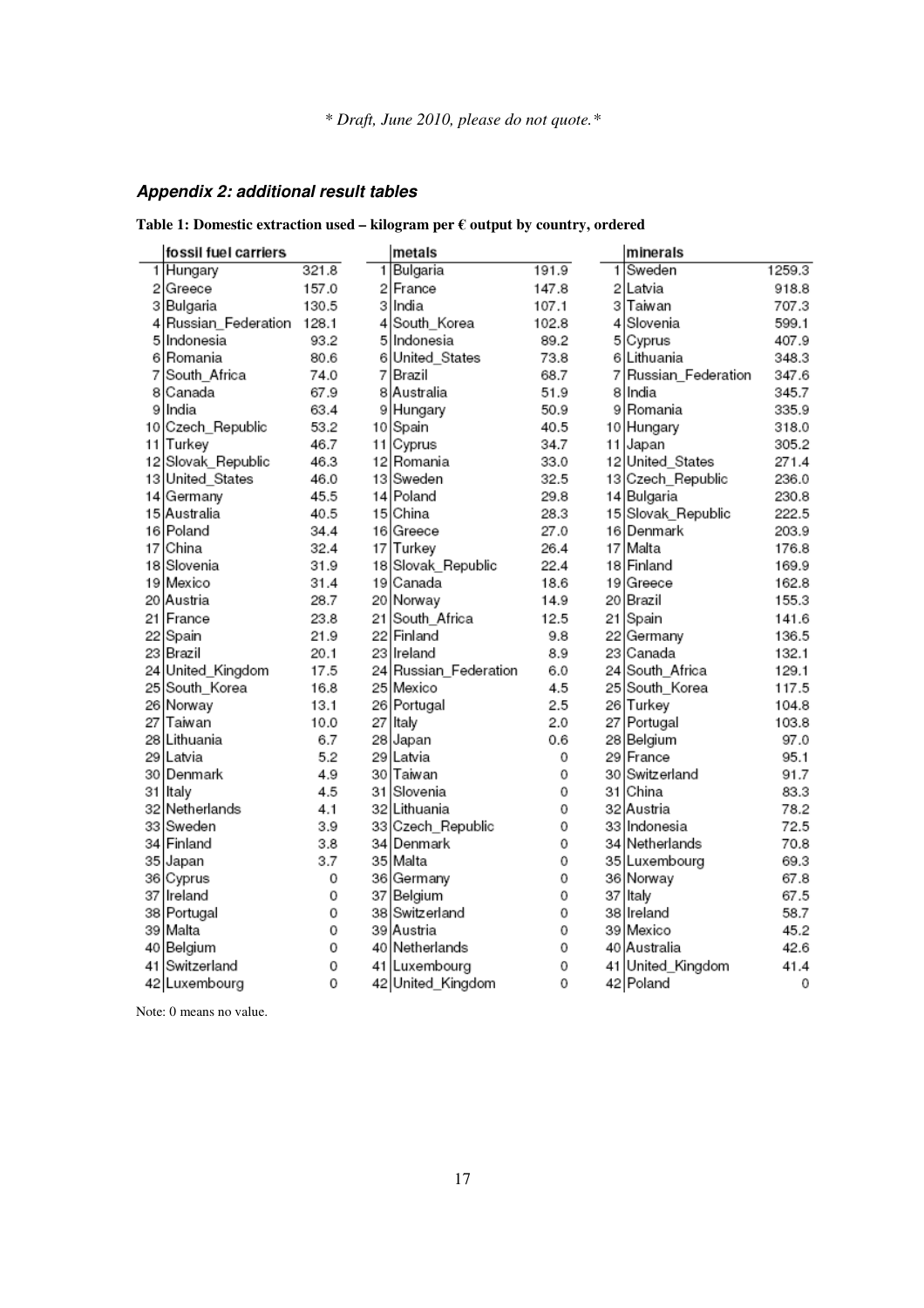|                    |            | fossil fuel carriers | metals |       | minerals   |      |        |            |      |
|--------------------|------------|----------------------|--------|-------|------------|------|--------|------------|------|
|                    | i10<br>i11 | i23                  |        | i13   | i12<br>i27 |      | i14    | i26<br>i23 |      |
| Australia          | 35.2       | 5.9                  | 2.2    | 52.7  | 0.4        | 9.1  | 44.6   | 1.3        | 5.1  |
| Austria            | 23.1       | 5.8                  | 1.3    | 0     | 0          | 0.2  | 79.7   | 2.8        | 0.1  |
| Belgium            | 0          | 0                    | 0.8    | 0     | 0          | 0.3  | 97.7   | 1.1        | 0.3  |
| Brazil             | 0.9        | 19.5                 | 1.8    | 73.9  | 7.9        | 2.1  | 161.7  | 6.6        | 0.6  |
| Bulgaria           | 132.2      | 6.5                  | 10.3   | 199.5 | 0.1        | 16.8 | 234.0  | 7.6        | 0.3  |
| Canada             | 63.9       | 4.3                  | 2.1    | 19.3  | 1.5        | 2.3  | 132.2  | 1.2        | 4.0  |
| China              | 28.4       | 6.2                  | 3.3    | 29.9  | 1.3        | 2.1  | 86.3   | 3.6        | 0.3  |
| Cyprus             | 0          | 0                    | 16.3   | 146.5 | 0          | 0.3  | 409.7  | 32.3       | 0.2  |
| Czech Republic     | 50.2       | 5.5                  | 9.9    | 0.5   | 0.1        | 0.8  | 241.8  | 5.4        | 0.2  |
| Denmark            | 0          | 5.0                  | 3.6    | 0     | 0          | 0.1  | 211.8  | 4.2        | 0.1  |
| Finland            | 3.8        | 0                    | 5.8    | 9.9   | 0          | 2.1  | 177.2  | 4.8        | 0.1  |
| France             | 21.5       | 7.3                  | 1.7    | 151.8 | 0.0        | 0.6  | 98.3   | 5.0        | 0.1  |
| Germany            | 41.1       | 6.9                  | 3.8    | 0     | 0          | 1.1  | 142.4  | 4.5        | 0.1  |
| Greece             | 152.8      | 5.1                  | 2.5    | 27.0  | 0          | 1.2  | 165.5  | 16.0       | 0.2  |
| Hungary            | 268.1      | 63.6                 | 6.1    | 51.0  | 0          | 1.8  | 332.2  | 7.1        | 0.3  |
| India              | 49.2       | 15.0                 | 3.5    | 107.2 | 0.0        | 2.7  | 345.7  | 4.6        | 0.0  |
| Indonesia          | 80.1       | 14.3                 | 2.2    | 102.5 | 0.0        | 9.3  | 72.8   | 1.4        | 0.0  |
| Ireland            | 0          | 0                    | 0      | 9.3   | 0          | 0.1  | 64.3   | 3.1        | 0    |
| ltaly              | 0.6        | 4.0                  | 2.1    | 2.0   | 0          | 0.6  | 70.6   | 2.9        | 0.2  |
| Japan              | 2.0        | 1.8                  | 2.8    | 0.7   | 0.1        | 1.5  | 305.3  | 0.4        | 0.9  |
| Latvia             | 7.6        | 0                    | 2.4    | 0     | 0          | 0.3  | 919.2  | 8.9        | 0.2  |
| Lithuania          | 4.9        | 6.2                  | 0      | 0     | 0          | 0.1  | 348.9  | 15.7       | 0    |
| Luxembourg         | 0          | 0                    | 0      | 0     | 0          | 0.1  | 76.9   | 2.4        | 0    |
| Malta              | 0          | 0.0                  | 0.0    | 0     | 0          | 0.0  | 194.2  | 7.5        | 0.0  |
| Mexico             | 4.7        | 27.1                 | 0.3    | 4.6   | 0.6        | 0.6  | 45.5   | 3.4        | 13.6 |
| Netherlands        | 0          | 4.2                  | 2.0    | 0     | 0          | 0.6  | 75.6   | 1.9        | 0.0  |
| Norway             | 8.6        | 4.6                  | 2.3    | 14.9  | 0          | 0.6  | 70.1   | 5.2        | 0.5  |
| Poland             | 35.6       | 0                    | 2.5    | 30.7  | 0          | 1.8  | 0      | 0.2        | 0.4  |
| Portugal           | 0          | 0                    | 1.6    | 2.5   | 0.0        | 0.3  | 108.2  | 10.2       | 0.1  |
| Romania            | 68.1       | 17.4                 | 8.8    | 36.7  | 0          | 4.4  | 350.1  | 9.2        | 0.2  |
| Russian Federation | 110.6      | 28.7                 | 11.1   | 8.8   | 0.8        | 1.7  | 347.6  | 2.3        | 0.2  |
| Slovak Republic    | 45.7       | 4.9                  | 12.2   | 22.4  | 0          | 1.2  | 228.5  | 2.8        | 0.2  |
| Slovenia           | 32.1       | 0                    | 1.2    | 0.1   | 0.1        | 0.2  | 609.6  | 4.0        | 0.4  |
| South Africa       | 71.5       | 3.2                  | 7.9    | 12.5  | 0.0        | 0.1  | 129.1  | 1.7        | 0.2  |
| South Korea        | 17.0       | 0                    | 1.1    | 102.8 | 0.0        | 1.1  | 129.1  | 6.6        | 0.2  |
| Spain              | 20.3       | 2.0                  | 1.6    | 40.5  | 0          | 0.9  | 142.1  | 4.1        | 0.0  |
| Sweden             | 4.0        | 0                    | 2.6    | 33.4  | 0          | 0.9  | 1260.0 | 0.9        | 0.4  |
| Switzerland        | 1.0        | 0.2                  | 0.2    | 3.2   | 0.1        | 0.1  | 92.1   | 1.1        | 2.4  |
| Taiwan             | 2.1        | 8.8                  | 0.8    | 0.3   | 0          | 0.3  | 707.4  | 5.8        | 1.3  |
| Turkey             | 42.0       | 5.3                  | 0.6    | 26.6  | 0          | 1.4  | 109.9  | 13.0       | 0.4  |
| United Kingdom     | 13.7       | 4.7                  | 2.9    | 0     | 0          | 0.5  | 44.8   | 1.8        | 0.0  |
| United States      | 44.0       | 4.9                  | 2.9    | 77.0  | 4.1        | 1.3  | 283.0  | 9.1        | 0.6  |
|                    |            |                      |        |       |            |      |        |            |      |
| World              | 34.6       | 7.1                  | 2.8    | 25.9  | 1.8        | 1.3  | 147.3  | 4.6        | 1.9  |

### **Table 2: Environmental multipliers by country –kilogram per € demand**

Note: 0 means no value.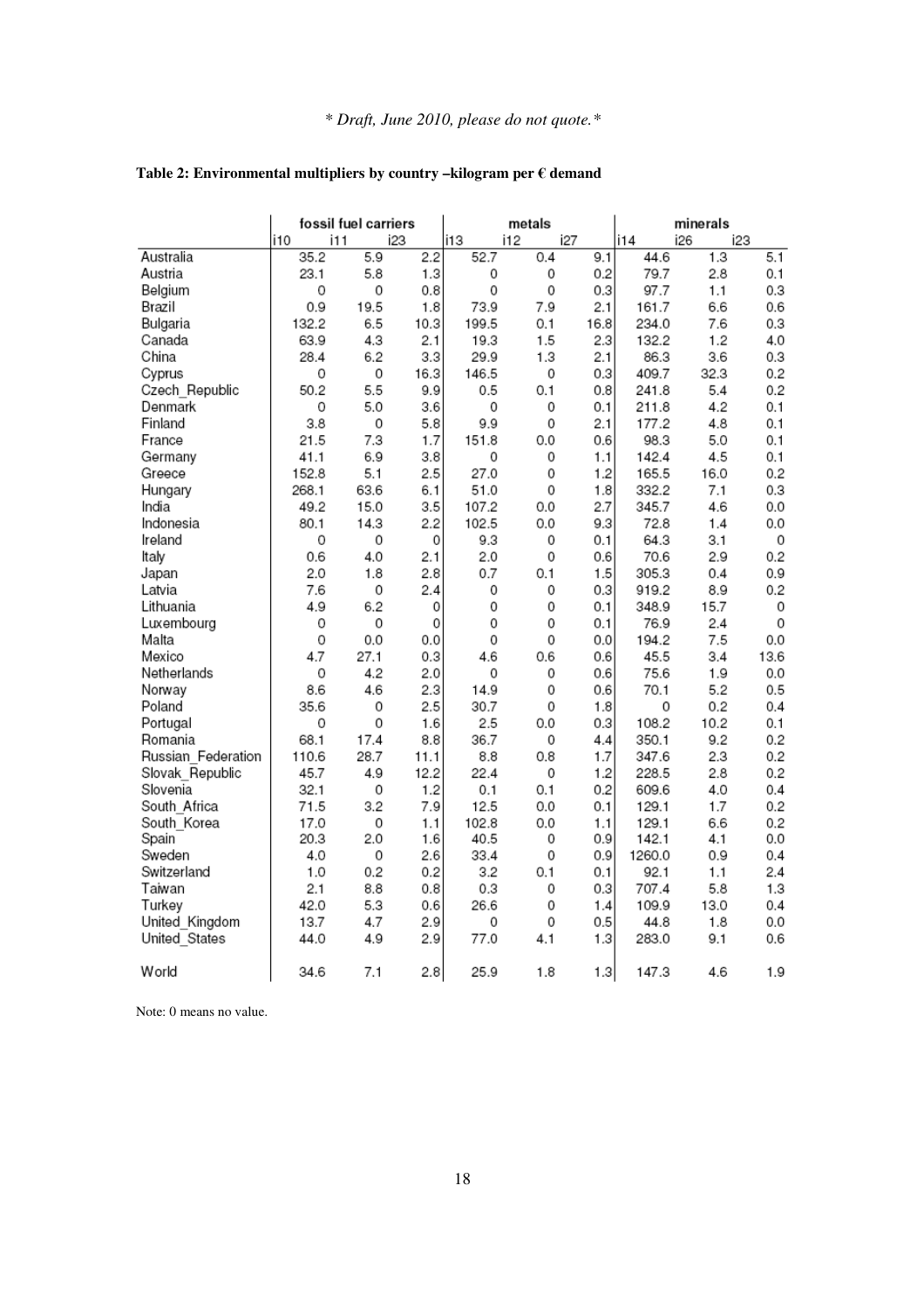| <b>Fossil fuel carriers</b> | % international multiplier |                |                 |     |                          | Herfindahl index of international multipliers |                          |                          |      |                          |
|-----------------------------|----------------------------|----------------|-----------------|-----|--------------------------|-----------------------------------------------|--------------------------|--------------------------|------|--------------------------|
|                             | i10                        | i11            | i23             | i40 | i12                      | i10                                           | i11                      | i23                      | i40  | i12                      |
| Australia                   | 0                          | 0              | $\overline{18}$ | 1   | 4                        | 0.27                                          | 0.24                     | 0.75                     | 0.18 | 0.19                     |
| Austria                     | 0                          | 1              | 99              | 91  | ٠                        | 0.25                                          | 0.22                     | 0.30                     | 0.25 |                          |
| Belgium                     |                            | ÷              | 100             | 100 | $\overline{a}$           | $\blacksquare$                                | $\overline{\phantom{a}}$ | 0.35                     | 0.48 | $\blacksquare$           |
| Brazil                      | 9                          | 0              | 24              | 52  | 34                       | 0.20                                          | 0.22                     | 0.22                     | 0.22 | 0.16                     |
| Bulgaria                    | 1                          | 24             | 97              | 14  | 60                       | 0.87                                          | 0.77                     | 0.99                     | 0.92 | 0.69                     |
| Canada                      | 0                          | 0              | 42              | 4   | 7                        | 0.39                                          | 0.37                     | 0.38                     | 0.34 | 0.47                     |
| China                       | 0                          | 0              | 5               | 1   | 3                        | 0.20                                          | 0.22                     | 0.32                     | 0.29 | 0.17                     |
| Cyprus                      | ٠                          | ٠              | 100             | 100 | ٠                        | $\overline{\phantom{a}}$                      | ÷                        | 1.00                     | 1.00 |                          |
| Czech_Republic              | 1                          | 18             | 83              | 31  | 37                       | 0.71                                          | 0.83                     | 0.86                     | 0.72 | 0.74                     |
| Denmark                     |                            | 0              | 47              | 68  |                          | $\blacksquare$                                | 0.25                     | 0.69                     | 0.50 |                          |
| Finland                     | 1                          | ÷,             | 100             | 98  | ٠                        | 0.49                                          | $\overline{\phantom{a}}$ | 0.59                     | 0.42 |                          |
| France                      | 22                         | $\overline{c}$ | 100             | 98  | 100                      | 0.20                                          | 0.34                     | 0.31                     | 0.16 | 0.14                     |
| Germany                     | 0                          | 1.             | 94              | 13  |                          | 0.16                                          | 0.34                     | 0.43                     | 0.18 |                          |
| Greece                      | 0                          | 0              | 98              | 2   |                          | 0.82                                          | 0.71                     | 0.99                     | 0.93 |                          |
| Hungary                     | 1                          | 1.             | 99              | 82  | $\overline{\phantom{a}}$ | 0.32                                          | 0.65                     | 0.53                     | 0.91 | $\blacksquare$           |
| India                       | 0                          | 0              | 1               | 1   | 2                        | 0.19                                          | 0.15                     | 0.27                     | 0.40 | 0.23                     |
| Indonesia                   | 0                          | 0              | $\overline{2}$  | 1   | 30                       | 0.19                                          | 0.29                     | 0.71                     | 0.21 | 0.16                     |
| Ireland                     | ٠                          | ۰              | ٠               | 100 |                          | ۰                                             | $\blacksquare$           | $\overline{\phantom{a}}$ | 0.12 | $\blacksquare$           |
| Italy                       | 12                         | 0              | 99              | 99  |                          | 0.35                                          | 0.32                     | 0.64                     | 0.39 |                          |
| Japan                       | 2                          | 7              | 100             | 100 | 100                      | 0.22                                          | 0.27                     | 0.30                     | 0.19 | 0.26                     |
| Latvia                      | 30                         | ٠              | 100             | 99  |                          | 0.98                                          | $\overline{\phantom{a}}$ | 0.61                     | 0.96 |                          |
| Lithuania                   | 39                         | 41             | ٠               | 99  | $\overline{a}$           | 0.93                                          | 0.94                     | $\overline{\phantom{a}}$ | 0.94 | $\blacksquare$           |
| Luxembourg                  |                            | ۰              | ٠               | 100 |                          | ۰                                             | $\blacksquare$           |                          | 0.54 | $\overline{\phantom{a}}$ |
| Malta                       |                            | 100            | 100             | 100 |                          | ۰                                             | 0.33                     | 0.20                     | 0.58 |                          |
| Mexico                      | 1                          | 0              | 6               | 27  | 11                       | 0.27                                          | 0.64                     | 0.38                     | 0.48 | 0.51                     |
| Netherlands                 |                            | 2              | 95              | 26  |                          |                                               | 0.29                     | 0.31                     | 0.26 |                          |
| Norway                      | 0                          | 0              | 10              | 39  |                          | 0.20                                          | 0.16                     | 0.35                     | 0.20 |                          |
| Poland                      | 0                          | ٠              | 19              | 3   | $\overline{a}$           | 0.53                                          | $\overline{\phantom{a}}$ | 0.89                     | 0.57 |                          |
| Portugal                    |                            | ٠              | 100             | 100 | 100                      | ۰                                             |                          | 0.24                     | 0.38 | 0.19                     |
| Romania                     | 1                          | з              | 68              | 39  | ٠                        | 0.66                                          | 0.82                     | 0.94                     | 0.75 |                          |
| Russian_Federation          | 0                          | 0              | 0               | 0   | 0                        | 0.16                                          | 0.12                     | 0.14                     | 0.17 | 0.20                     |
| Slovak_Republic             | 1                          | 72             | 100             | 99  | $\blacksquare$           | 0.62                                          | 0.97                     | 0.98                     | 0.43 |                          |
| Slovenia                    | 0                          | ٠              | 93              | 10  | 44                       | 0.39                                          | ٠                        | 0.78                     | 0.35 | 0.41                     |
| South_Africa                | 0                          | 0              | 2               | 1   | 5                        | 0.11                                          | 0.28                     | 0.25                     | 0.28 | 0.14                     |
| South Korea                 | 1                          | ٠              | 100             | 99  | 99                       | 0.23                                          | $\blacksquare$           | 0.20                     | 0.25 | 0.22                     |
| Spain                       | 1                          | 8              | 99              | 70  | ٠                        | 0.20                                          | 0.22                     | 0.40                     | 0.26 | $\overline{a}$           |
| Sweden                      | 1                          | ٠              | 100             | 97  | $\overline{\phantom{0}}$ | 0.16                                          |                          | 0.46                     | 0.16 |                          |
| Switzerland                 | 100                        | 100            | 100             | 100 | 100                      | 0.45                                          | 0.25                     | 0.39                     | 0.47 | 0.41                     |
| Taiwan                      | 15                         | 7              | 100             | 100 |                          | 0.24                                          | 0.24                     | 0.36                     | 0.26 |                          |
| Turkey                      | 0                          | 1              | 93              | 50  |                          | 0.34                                          | 0.31                     | 0.88                     | 0.45 |                          |
| United_Kingdom              | 2                          | з              | 10              | 29  |                          | 0.17                                          | 0.71                     | 0.70                     | 0.47 |                          |
| United_States               | 0                          | 1              | 42              | 3   | 12                       | 0.36                                          | 0.18                     | 0.30                     | 0.24 | 0.48                     |

**Table 3: International environmental multiplier as % of total environmental multiplier – Herfindahl index of international multipliers – Fossil fuel carriers** 

Note: - means no value, 0 indicates a value smaller than 0.5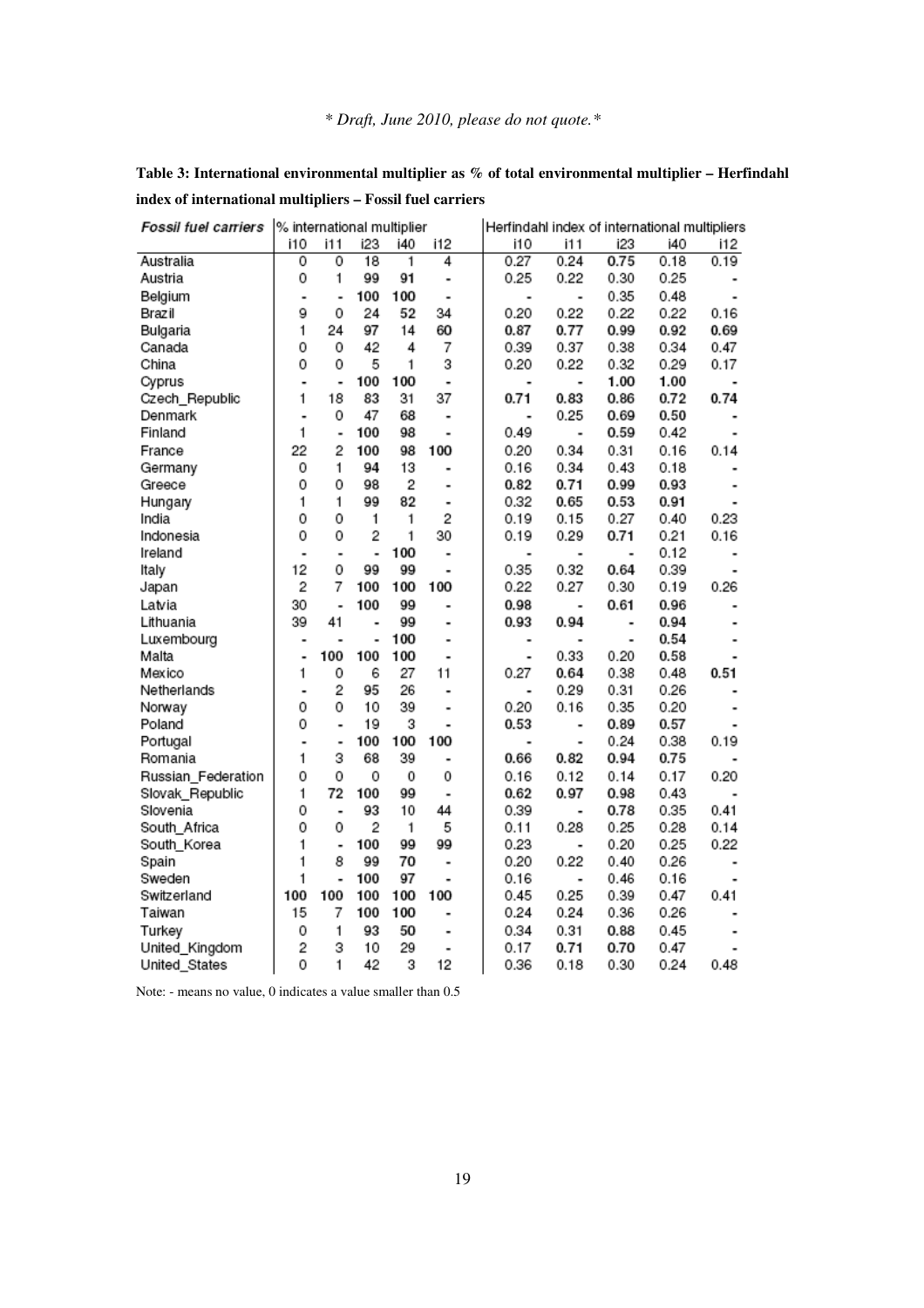| Metals             | % international multiplier |                          |     | Herfindahl index of international multipliers |     |  |                |                              |      |      |                          |
|--------------------|----------------------------|--------------------------|-----|-----------------------------------------------|-----|--|----------------|------------------------------|------|------|--------------------------|
|                    | i13                        | i12                      | i27 | i23                                           | i37 |  | i13            | i12                          | i27  | 23   | i37                      |
| Australia          | 0                          | 10                       | 8   | 18                                            | ÷,  |  | 0.24           | 0.34                         | 0.47 | 0.26 | $\overline{\phantom{a}}$ |
| Austria            | $\blacksquare$             | $\overline{\phantom{a}}$ | 100 | 100                                           | 100 |  |                | $\qquad \qquad \blacksquare$ | 0.16 | 0.22 | 0.14                     |
| Belgium            | $\blacksquare$             | ۰                        | 100 | 100                                           | 100 |  | $\overline{a}$ | ä,                           | 0.13 | 0.20 | 0.15                     |
| Brazil             | 0                          | 0                        | 1   | 22                                            | 2   |  | 0.15           | 0.15                         | 0.15 | 0.37 | 0.15                     |
| Bulgaria           | 0                          | З                        | 1   | 28                                            | 5   |  | 0.19           | 0.18                         | 0.35 | 0.60 | 0.17                     |
| Canada             | З                          | 18                       | 78  | 81                                            | 74  |  | 0.50           | 0.33                         | 0.62 | 0.31 | 0.30                     |
| China              | 1                          | 9                        | 17  | 21                                            | ÷   |  | 0.29           | 0.24                         | 0.25 | 0.23 | $\overline{\phantom{a}}$ |
| Cyprus             |                            |                          | 100 | 100                                           | 100 |  | ۰              | $\blacksquare$               | 0.21 | 0.61 | 0.18                     |
| Czech_Republic     | 100                        | 100                      | 100 | 100                                           | 100 |  | 0.37           | 0.38                         | 0.74 | 0.67 | 0.29                     |
| Denmark            |                            |                          | 100 | 100                                           | 100 |  | $\overline{a}$ |                              | 0.15 | 0.12 | 0.15                     |
| Finland            | 1                          | ٠                        | 100 | 100                                           | 99  |  | 0.15           | $\blacksquare$               | 0.18 | 0.48 | 0.17                     |
| France             | 3                          | 100                      | 100 | 100                                           | 100 |  | 0.31           | 0.12                         | 0.32 | 0.14 | 0.22                     |
| Germany            |                            |                          | 100 | 100                                           | 100 |  | ٠              | $\overline{\phantom{a}}$     | 0.23 | 0.33 | 0.15                     |
| Greece             | 0                          | $\overline{\phantom{a}}$ | 44  | 88                                            | 69  |  | 0.15           | $\overline{\phantom{a}}$     | 0.47 | 0.53 | 0.24                     |
| Hungary            | 0                          | $\overline{\phantom{a}}$ | 92  | 97                                            | 52  |  | 0.34           | $\overline{a}$               | 0.48 | 0.34 | 0.26                     |
| India              | 0                          | 22                       | 8   | 25                                            | ÷   |  | 0.22           | 0.20                         | 0.27 | 0.21 | ۰                        |
| Indonesia          | 0                          | 6                        | 5   | 4                                             | 1   |  | 0.31           | 0.26                         | 0.42 | 0.24 | 0.29                     |
| Ireland            | З                          | ٠                        | 38  | ٠                                             | 78  |  | 0.80           | ٠                            | 0.52 |      | 0.17                     |
| ltaly              | 0                          | ٠                        | 100 | 100                                           | 100 |  | 0.18           | $\overline{\phantom{a}}$     | 0.48 | 0.22 | 0.13                     |
| Japan              | 13                         | 100                      | 100 | 100                                           | 99  |  | 0.16           | 0.23                         | 0.18 | 0.17 | 0.15                     |
| Latvia             | $\blacksquare$             |                          | 100 | 100                                           | 100 |  | ۰              | ۰                            | 0.35 | 0.43 | 0.30                     |
| Lithuania          | $\blacksquare$             | $\blacksquare$           | 100 | ٠                                             | 100 |  |                |                              | 0.29 |      | 0.35                     |
| Luxembourg         | $\overline{\phantom{a}}$   | $\overline{\phantom{a}}$ | 100 |                                               | 100 |  |                |                              | 0.20 |      | 0.17                     |
| Malta              | $\blacksquare$             | $\blacksquare$           | 100 | 100                                           | 100 |  | -              | $\overline{\phantom{a}}$     | 0.11 | 0.13 | 0.10                     |
| Mexico             | 1                          | 33                       | 47  | 1                                             |     |  | 0.40           | 0.71                         | 0.53 | 0.37 |                          |
| Netherlands        |                            |                          | 100 | 100                                           | 100 |  |                | $\blacksquare$               | 0.22 | 0.20 | 0.13                     |
| Norway             | 0                          | $\blacksquare$           | 96  | 97                                            | 100 |  | 0.16           |                              | 0.27 | 0.18 | 0.14                     |
| Poland             | 2                          | $\overline{\phantom{a}}$ | 58  | 98                                            | 31  |  | 0.37           | ۰                            | 0.50 | 0.53 | 0.39                     |
| Portugal           | 0                          | 99                       | 90  | 99                                            | 99  |  | 0.14           | 0.12                         | 0.26 | 0.13 | 0.18                     |
| Romania            | 5                          | ٠                        | 56  | 75                                            | ٠   |  | 0.24           | $\blacksquare$               | 0.52 | 0.15 |                          |
| Russian_Federation | 4                          | 9                        | 6   | g                                             | 41  |  | 0.48           | 0.32                         | 0.32 | 0.23 | 0.39                     |
| Slovak_Republic    | 0                          | ٠                        | 99  | 100                                           | 98  |  | 0.45           | $\overline{\phantom{a}}$     | 0.68 | 0.63 | 0.49                     |
| Slovenia           | 100                        | 100                      | 100 | 100                                           | 100 |  | 0.13           | 0.13                         | 0.18 | 0.15 | 0.16                     |
| South Africa       | 0                          | 98                       | 94  | 100                                           | ٠   |  | 0.46           | 0.49                         | 0.49 | 0.70 | ۰                        |
| South_Korea        | 0                          | 100                      | 99  | 100                                           | ٠   |  | 0.14           | 0.14                         | 0.18 | 0.28 | ۰                        |
| Spain              | 0                          | $\blacksquare$           | 96  | 98                                            | 96  |  | 0.20           | $\blacksquare$               | 0.31 | 0.19 | 0.22                     |
| Sweden             | 0                          | $\overline{\phantom{a}}$ | 11  | 55                                            | 43  |  | 0.22           | $\blacksquare$               | 0.14 | 0.15 | 0.15                     |
| Switzerland        | 100                        | 100                      | 100 | 100                                           | 100 |  | 0.34           | 0.32                         | 0.21 | 0.49 | 0.18                     |
| Taiwan             | 100                        |                          | 100 | 100                                           | ٠   |  | 0.21           | $\blacksquare$               | 0.16 | 0.33 | ۰                        |
| Turkey             | 0                          | $\overline{\phantom{0}}$ | 69  | 84                                            | 74  |  | 0.21           | ۰                            | 0.22 | 0.18 | 0.20                     |
| United_Kingdom     | $\overline{a}$             | $\blacksquare$           | 100 | 100                                           | 100 |  | $\overline{a}$ |                              | 0.22 | 0.11 | 0.15                     |
| United_States      | 0                          | 1                        | 16  | 56                                            |     |  | 0.18           | 0.21                         | 0.29 | 0.17 | ۰                        |
|                    |                            |                          |     |                                               |     |  |                |                              |      |      |                          |

**Table 4: International environmental multiplier as % of total environmental multiplier – Herfindahl index of international multipliers – Metals** 

Note: - means no value, 0 indicates a value smaller than 0.5